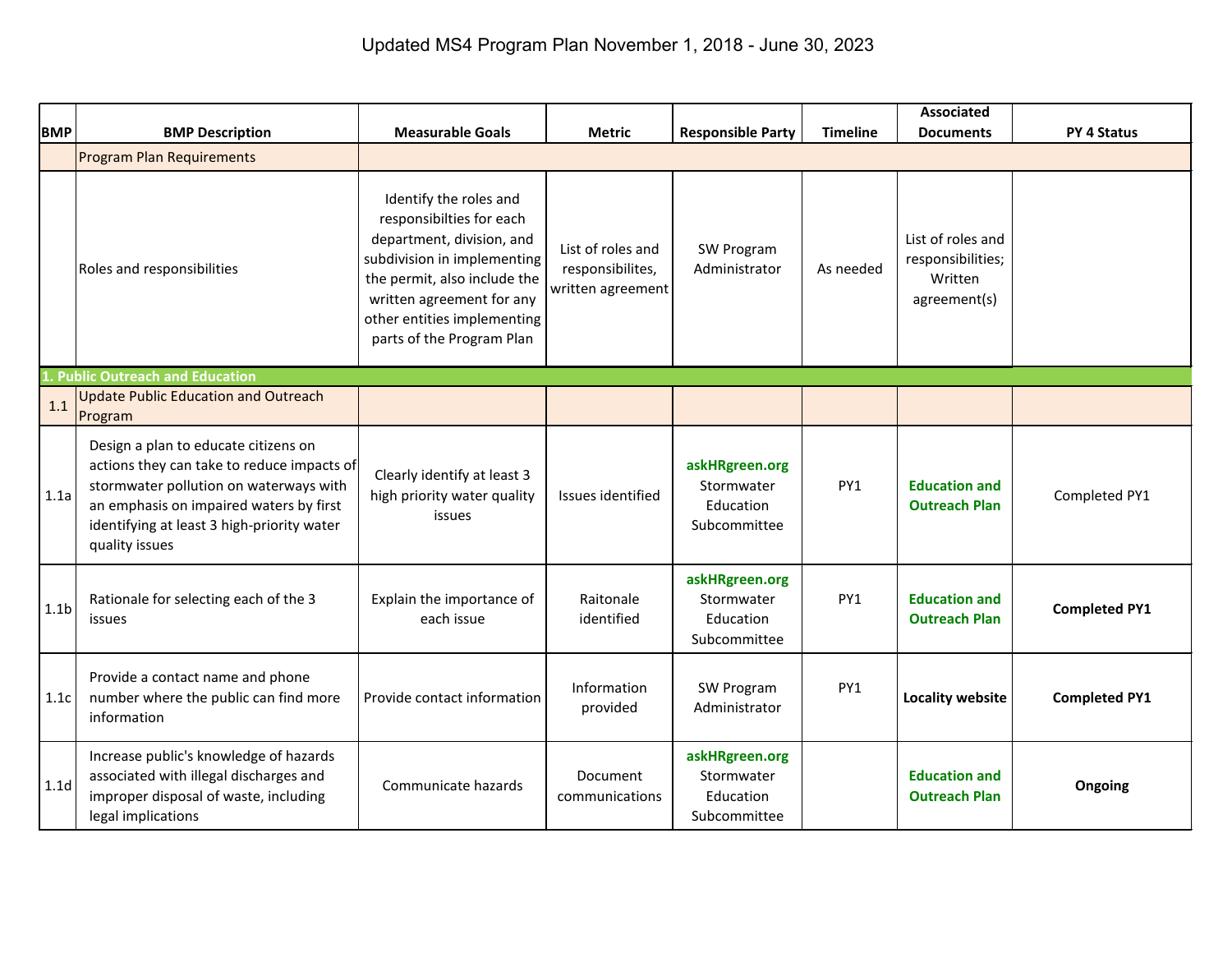| <b>BMP</b>       | <b>BMP Description</b>                                                             | <b>Measurable Goals</b>                                                                                                                                | <b>Metric</b>                                     | <b>Responsible Party</b>                                  | <b>Timeline</b> | <b>Associated</b><br><b>Documents</b>        | <b>PY 4 Status</b>                                                                                            |
|------------------|------------------------------------------------------------------------------------|--------------------------------------------------------------------------------------------------------------------------------------------------------|---------------------------------------------------|-----------------------------------------------------------|-----------------|----------------------------------------------|---------------------------------------------------------------------------------------------------------------|
| 1.1e             | Target individuals or groups most likely to<br>have significant stormwater impacts | Identify the audience for<br>each issue                                                                                                                | Audience<br>identified                            | askHRgreen.org<br>Stormwater<br>Education<br>Subcommittee |                 | <b>Education and</b><br><b>Outreach Plan</b> | Ongoing                                                                                                       |
| 1.1f             | Strategies listed in Table 1 of permit                                             | Identify two or more<br>strategies to address each<br>issue                                                                                            | Strategies<br>identified                          | askHRgreen.org<br>Stormwater<br>Education<br>Subcommittee |                 | <b>Education and</b><br><b>Outreach Plan</b> | Multiple Strategies in use.                                                                                   |
| 1.1g             | Schedule for communicating messaging                                               | Document the anticipated<br>time periods the messages<br>will be communicated or<br>made available to the public                                       | Time periods<br>documented                        | askHRgreen.org<br>Stormwater<br>Education<br>Subcommittee |                 | <b>Education and</b><br><b>Outreach Plan</b> | Ongoing                                                                                                       |
| 1.2              | Regional Media Campaign to Address<br><b>High Priority Issues</b>                  |                                                                                                                                                        |                                                   |                                                           |                 |                                              | Participated in the regional<br>askHRgreen.org program<br>according to the Regional<br>budget (see attached). |
| 1.2a             | Scoop the Poop campaign                                                            | Make Scoop the Poop<br>information and giveaways<br>available where citizens<br>receive animal licenses and<br>at pet-related events as<br>appropriate | Target audience<br>reached through<br>activities. | askHRgreen.org<br>Stormwater<br>Education<br>Subcommittee |                 | askHRgreen.org<br>Annual Report:             | Ongoing                                                                                                       |
| 1.2 <sub>b</sub> | Promote Lawn Care campaign                                                         | Run media campaigns and<br>make lawn care best<br>management practice guides<br>available.                                                             | Target audience<br>reached through<br>activities. | askHRgreen.org<br>Stormwater<br>Education<br>Subcommittee |                 | askHRgreen.org<br><b>Annual Report</b>       | Ongoing                                                                                                       |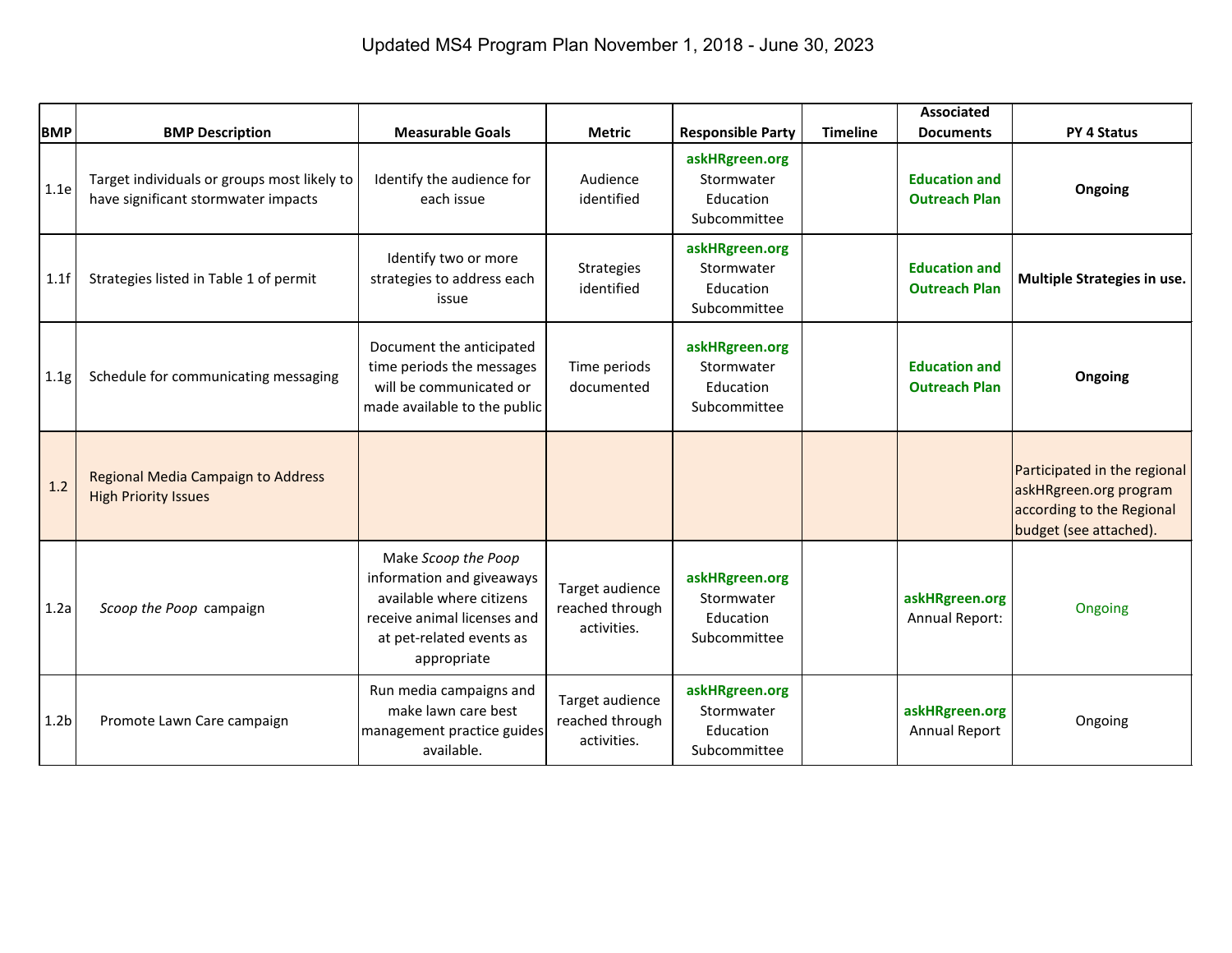|                  |                                                                        |                                                                                                                                                                                |                                                   |                                                                                 |                 | <b>Associated</b>               |                                                                                                                                                                  |
|------------------|------------------------------------------------------------------------|--------------------------------------------------------------------------------------------------------------------------------------------------------------------------------|---------------------------------------------------|---------------------------------------------------------------------------------|-----------------|---------------------------------|------------------------------------------------------------------------------------------------------------------------------------------------------------------|
| <b>BMP</b>       | <b>BMP Description</b>                                                 | <b>Measurable Goals</b>                                                                                                                                                        | <b>Metric</b>                                     | <b>Responsible Party</b>                                                        | <b>Timeline</b> | <b>Documents</b>                | <b>PY 4 Status</b>                                                                                                                                               |
| 1.2c             | Promote FOG campaign                                                   | Participate in the<br>askHRgreen.org regional<br>media campaign via print,<br>television (local municipal<br>access, cable and local<br>affiliate), radio, and social<br>media | Target audience<br>reached through<br>activities. | askHRgreen.org<br>Stormwater<br>Education<br>Subcommittee                       |                 | askHRgreen.org<br>Annual Report | Ongoing                                                                                                                                                          |
| 1.2 <sub>d</sub> | <b>Promote Stormwater Pollution</b><br><b>Prevention to Businesses</b> | Participate in the<br>askHRgreen.org regional<br>Bay Star Businesses Program                                                                                                   | Target audience<br>reached through<br>activities. | askHRgreen.org<br>Stormwater<br>Education<br>Subcommittee                       |                 | askHRgreen.org<br>Annual Report | Ongoing                                                                                                                                                          |
| 1.3              | <b>Provide for Public Participation</b>                                |                                                                                                                                                                                |                                                   |                                                                                 |                 |                                 |                                                                                                                                                                  |
| 1.3a             | Local Outreach                                                         | Post volunteer opportunities Number and types<br>on local website.                                                                                                             | of events                                         | askHRgreen.org<br>Representative                                                | Annually        | Locaility website               | Ongoing                                                                                                                                                          |
| 1.3 <sub>b</sub> | <b>Regional Initiatives</b>                                            | Submit articles for<br>askHRgreen.org blog for<br>public participation in water<br>quality improvement<br>initiatives.                                                         | Number and types<br>of events<br>submitted        | askHRgreen.org<br>Representative                                                | Annually        | askHRgreen.org<br>website       | If you need a summary of<br>what you provided to the<br>website, please contact<br>Katie.                                                                        |
| 1.3c             | Regional Outreach                                                      | Post volunteer opportunities<br>on askHRgreen.org calendar                                                                                                                     | Number and types<br>of events<br>submitted        | askHRgreen.org<br>Representative &<br><b>HRPDC</b><br>Environmental<br>Educator | Quarterly       | askHRgreen.org<br>website       | If you need a summary of<br>what you provided to the<br>website, please contact<br>Katie.                                                                        |
| 1.3 <sub>d</sub> | Distribute educational materials<br>developed through askHRgreen.org   | Distribute materials<br>developed through<br>askHRgreen.org to target<br>audience in locality.                                                                                 | Number of<br>materials<br>distributed             | askHRgreen.org<br>Representative                                                | Continuously    |                                 | Localities should attach a<br>list of the giveaways they<br>distributed. HRPDC staff<br>will send out a list of<br>promotional items<br>distributed by locality. |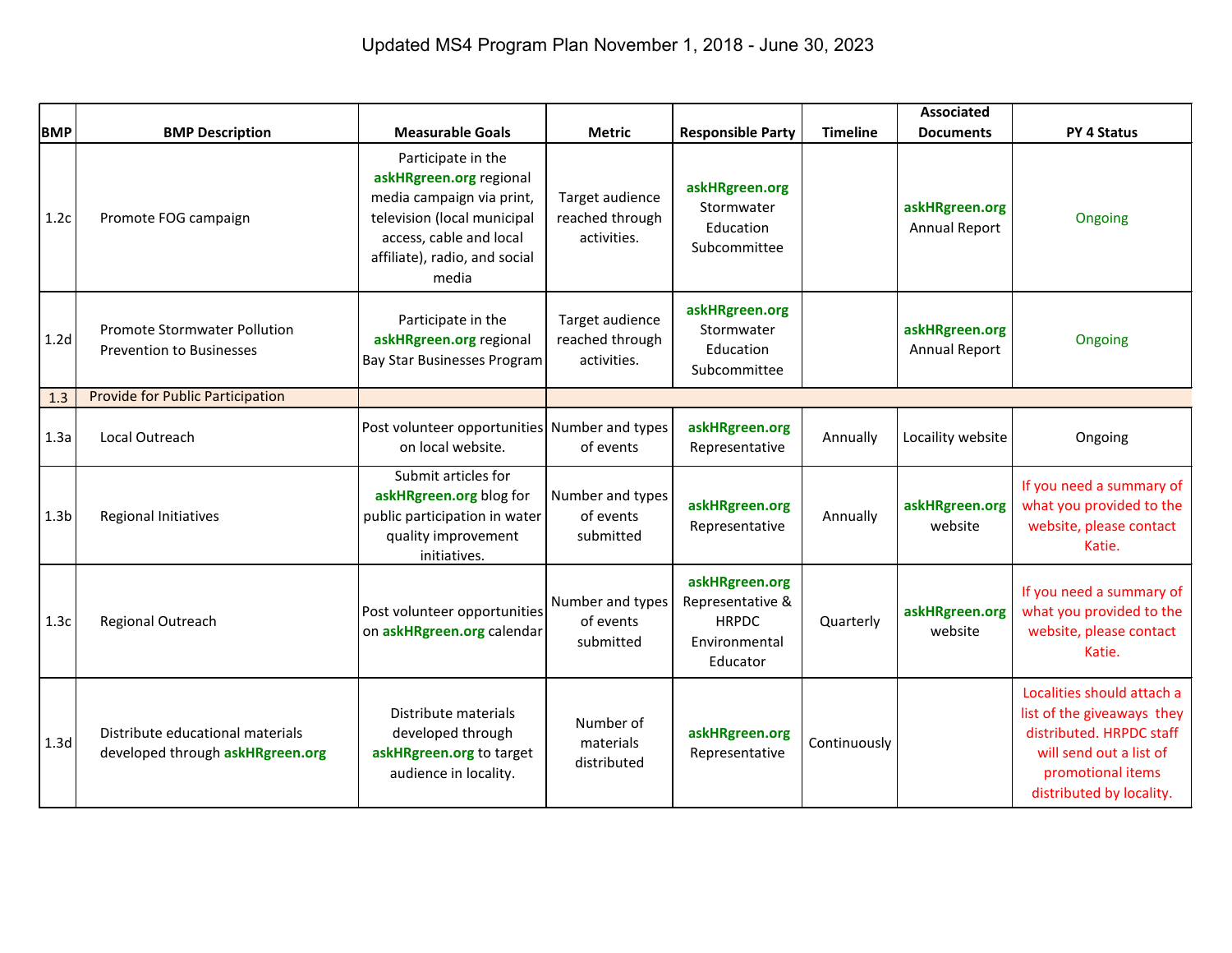| <b>BMP</b>       | <b>BMP Description</b>                                                                         | <b>Measurable Goals</b>                                                                                           | <b>Metric</b>                                                | <b>Responsible Party</b>             | <b>Timeline</b>                                            | <b>Associated</b><br><b>Documents</b> | <b>PY 4 Status</b>                                                  |
|------------------|------------------------------------------------------------------------------------------------|-------------------------------------------------------------------------------------------------------------------|--------------------------------------------------------------|--------------------------------------|------------------------------------------------------------|---------------------------------------|---------------------------------------------------------------------|
| 1.3e             | Maintain and enhance askHRgreen.org<br>website                                                 | Increase website visits each<br>year                                                                              | Annual<br>askHRgreen.org<br>website visits                   | <b>HRPDC &amp;</b><br>askHRgreen.org | Permit Cycle                                               | askHRgreen.org<br>Annual Report       | Visits to askHRgreen.org<br>have increased every year<br>since 2012 |
|                  | Participate in regional committees:<br>1.4 askHRgreen.org and Regional Stormwater<br>Workgroup |                                                                                                                   | Maintain valid<br><b>MOA</b>                                 | <b>HRPDC</b>                         | Every 5 years<br>(concurrent<br>with MS4<br>permit cycle). | <b>MOA</b>                            | MOA was renewed in 2018.                                            |
| 1.4a             | <b>Regional Cooperation</b>                                                                    | Participate in the regional<br>processes, including the<br>Regional Stormwater<br>Workgroup and<br>askHRgreen.org | Number of<br>meetings<br>attended/Number<br>of meetings held | SW Program<br>Administrator          | Annually                                                   |                                       | Attendance chart HRPDC staff will provide                           |
| 1.4 <sub>b</sub> | askHRgreen.org                                                                                 | Participate in at least 50% of<br>askHRgreen.org<br><b>Stormwater Education</b><br>Subcommittee meetings          | Number of<br>meetings<br>attended/Number<br>of meetings held | SW Program<br>Administrator          | Annually                                                   |                                       | Attendance chart HRPDC staff will provide                           |
|                  | 1.5 Evaluation and Assessment                                                                  | <b>Evaluate and assess progress</b><br>towards meeting<br>measurable goals.                                       |                                                              | <b>SW Program</b><br>Administrator   | Annually                                                   | Annual report                         |                                                                     |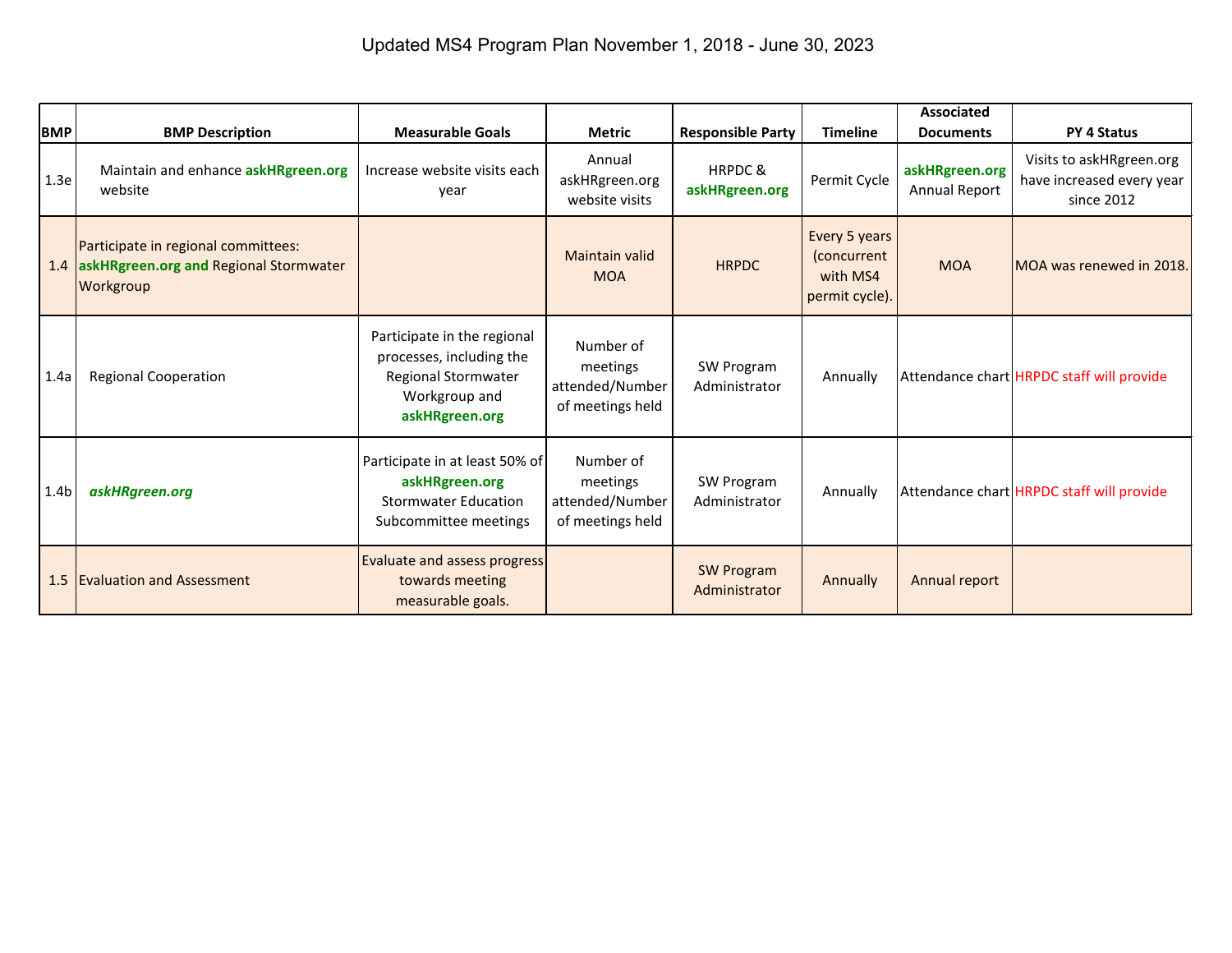## Updated MS4 Program Plan

|                  | 2. Public Involvement/Participation             |                               |                        |                          |                 |                           |               |
|------------------|-------------------------------------------------|-------------------------------|------------------------|--------------------------|-----------------|---------------------------|---------------|
|                  |                                                 |                               |                        |                          |                 | <b>Associated</b>         |               |
| <b>BMP</b>       | <b>BMP Description</b>                          | <b>Measurable Goals</b>       | <b>Metric</b>          | <b>Responsible Party</b> | <b>Timeline</b> | <b>Documents</b>          | PY 4 Status   |
| 2.1              | Public Involvement                              |                               |                        |                          |                 |                           |               |
|                  | Develop and implement procedures for            |                               |                        | SW Program               |                 |                           |               |
| 2.1a             | public to report illict discharges, spills, and | Implement procedures          | Procedures             | Administrator & IT       | PY1             | Annual report             |               |
|                  | other environmental concerns                    |                               |                        | Department               |                 |                           | Completed PY1 |
|                  | Establish methods to receive, respond to,       |                               | Methods and            | SW Program               |                 |                           |               |
| 2.1 <sub>b</sub> | and document public input on the MS4            | Establish methods             | documentation          | Administrator & IT       | PY1             | Annual report             |               |
|                  | program                                         |                               |                        | Department               |                 |                           | Completed PY1 |
|                  | Establish a dedicated webpage for the MS4       |                               |                        |                          |                 |                           |               |
|                  | program that includes: 1) the MS4 permit        |                               |                        |                          |                 |                           |               |
|                  | and coverage letter, 2) Program Plan, 3)        |                               | Presence of materials  | SW Program               |                 |                           |               |
| 2.1c             | annual reports, 4) a way to report illicit      | Establish a dedicated MS4     | on dedicated MS4       | Administrator & IT       | Before 2/1/19   | Annual report             |               |
|                  | discharges, and 5) methods for how the          | webpage                       | webpage                | Department               |                 |                           |               |
|                  | public can provide input on the Program         |                               |                        |                          |                 |                           |               |
|                  | Plan                                            |                               |                        |                          |                 |                           | Completed PY1 |
|                  | 2.2 Public Participation                        |                               |                        |                          |                 |                           |               |
|                  |                                                 |                               |                        |                          |                 |                           |               |
| 2.2a             | Offer a minimum of four local activities per    | Insert local activities and   | Activities offered     | SW Program               | Annually        | Annual report             |               |
|                  | year from two or more categories in Table 2     | the category for each         |                        | Administrator            |                 |                           | Ongoing       |
|                  |                                                 |                               | Examples include the   |                          |                 |                           |               |
|                  | Identify a metric for each public               |                               | weight of debris       |                          |                 |                           |               |
| 2.2 <sub>b</sub> | particpation activity                           | Identify metrics              | collected or number of |                          |                 |                           |               |
|                  |                                                 |                               | participants           |                          |                 |                           | Ongoing       |
|                  |                                                 | Document the anticipated      |                        |                          |                 |                           |               |
| 2.2c             | Schedule of public participation activities     | time periods the activities   | Time periods           | SW Program               | Annually        | Annual report             |               |
|                  |                                                 | will occur                    | documented             | Administrator            |                 |                           | Ongoing       |
|                  |                                                 |                               |                        |                          |                 |                           |               |
|                  |                                                 | Evaluate and assess whether   |                        | <b>SW Program</b>        |                 |                           |               |
| 2.3              | <b>Evaluation and Assessment</b>                | the activities are beneficial |                        | Administrator            |                 | Annual report<br>Annually |               |
|                  |                                                 | to improving water quality.   |                        |                          |                 |                           |               |
|                  |                                                 |                               |                        |                          |                 |                           |               |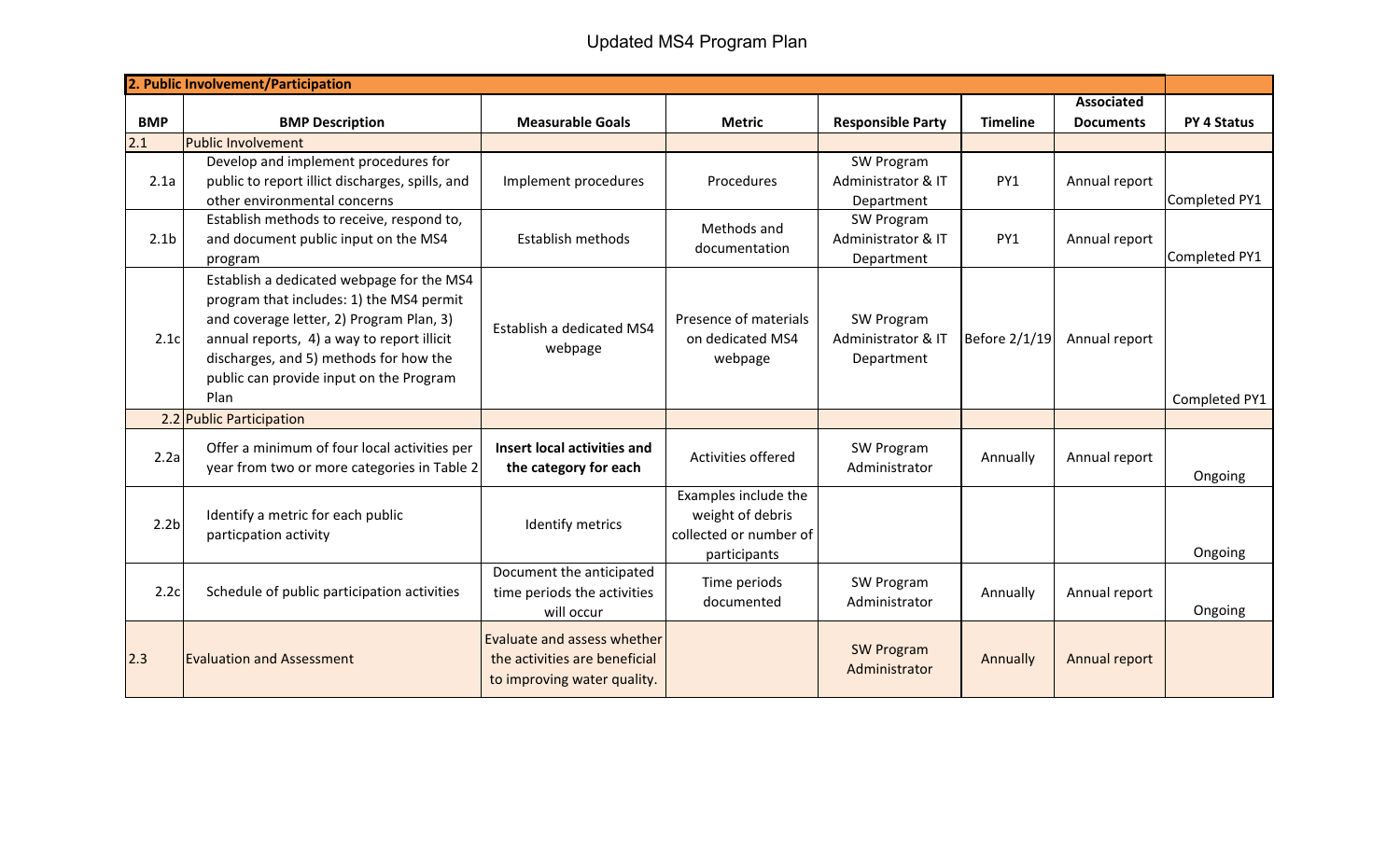| Updated MS4 Program Plan November 1, 2018 - June 30, 2023 |  |  |  |
|-----------------------------------------------------------|--|--|--|
|-----------------------------------------------------------|--|--|--|

|                  | 3. Illicit Discharge Detection and Elimination                  |                                                                                                                                                                          |                                                                    |                                                |                                                                                          |                                |                    |
|------------------|-----------------------------------------------------------------|--------------------------------------------------------------------------------------------------------------------------------------------------------------------------|--------------------------------------------------------------------|------------------------------------------------|------------------------------------------------------------------------------------------|--------------------------------|--------------------|
|                  |                                                                 |                                                                                                                                                                          |                                                                    |                                                |                                                                                          | <b>Associated</b>              |                    |
| <b>BMP</b>       | <b>BMP Description</b>                                          | <b>Measurable Goals</b>                                                                                                                                                  | <b>Metric</b>                                                      | <b>Responsible Party</b>                       | <b>Timeline</b>                                                                          | <b>Documents</b>               | <b>PY 4 Status</b> |
| 3.1              | <b>Storm Sewer System Map</b>                                   |                                                                                                                                                                          |                                                                    |                                                |                                                                                          |                                |                    |
| 3.1a             | MS4 service area map using<br>the 2010 CUA                      | Maintain and update<br>mapping                                                                                                                                           | <b>Updated Map</b>                                                 | SW Program<br>Administrator/<br>IT Dept. (GIS) | Annually                                                                                 | Service area map               | Ongoing            |
| 3.1 <sub>b</sub> | MS4 outfall or point of<br>discharge information table          | Maintain and update table                                                                                                                                                | <b>Updated Table</b>                                               | SW Program<br>Administrator/<br>IT Dept. (GIS) | Annually                                                                                 | <b>Information Table</b>       | Ongoing            |
| 3.1c             | Provide to DEQ a GIS-<br>compatible shapefile of the<br>MS4 map | Provide file                                                                                                                                                             | Provide to DEQ                                                     | SW Program<br>Administrator/<br>IT Dept. (GIS) | No later than<br>7/1/19                                                                  | Shapefile                      | Completed          |
| 3.1 <sub>d</sub> | New outfalls or recently<br>approved TMDLs                      | Update map and table                                                                                                                                                     | Updated map and table                                              | SW Program<br>Administrator/<br>IT Dept. (GIS) | No later than<br>October 1 each<br>year,<br>incorporate<br>updates<br>through June<br>30 | Map and<br>information table   | Ongoing            |
| 3.1e             | Provide written notification<br>to downstream MS4s              | Identify and notify, in<br>writing, any downstream<br>adjacent MS4 of any known<br>physical interconnection<br>established or discovered<br>after permit effective date. | Develop map, Regional<br>Stormwater Workgroup<br>Meetings, letters | SW Program<br>Administrator                    | Annually                                                                                 | Letters; meeting<br>attendance | Completed          |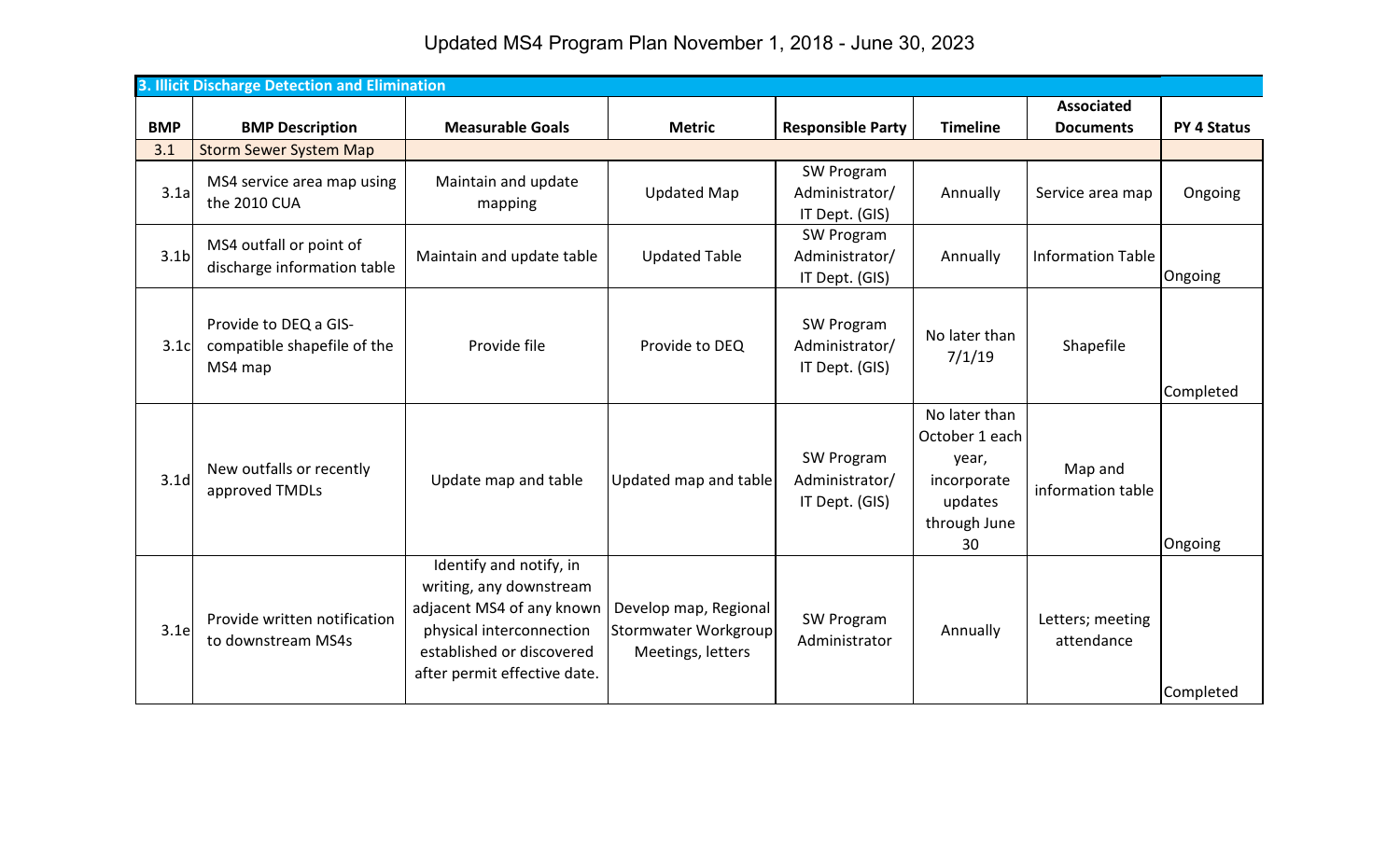Updated MS4 Program Plan November 1, 2018 - June 30, 2023

|                  | 3. Illicit Discharge Detection and Elimination                                                       |                                                                                                                                                                                                                                                                                                                                                  |                                                        |                                              |                 |                             |                    |
|------------------|------------------------------------------------------------------------------------------------------|--------------------------------------------------------------------------------------------------------------------------------------------------------------------------------------------------------------------------------------------------------------------------------------------------------------------------------------------------|--------------------------------------------------------|----------------------------------------------|-----------------|-----------------------------|--------------------|
|                  |                                                                                                      |                                                                                                                                                                                                                                                                                                                                                  |                                                        |                                              |                 | <b>Associated</b>           |                    |
| <b>BMP</b>       | <b>BMP Description</b>                                                                               | <b>Measurable Goals</b>                                                                                                                                                                                                                                                                                                                          | <b>Metric</b>                                          | <b>Responsible Party</b>                     | <b>Timeline</b> | <b>Documents</b>            | <b>PY 4 Status</b> |
| 3.1f             | Prohibit illicit discharges<br>through ordinance                                                     | Continue implementing and<br>enforcing the illicit<br>discharge/stormwater<br>ordinance.                                                                                                                                                                                                                                                         | <b>Current Ordinance</b>                               | SW Program<br>Administrator/Fire<br>Dept     | As necessary    | Ordinance                   | Completed          |
| 3.2              | Dry Weather Screening (DWS)                                                                          |                                                                                                                                                                                                                                                                                                                                                  |                                                        |                                              |                 |                             |                    |
| 3.2a             | Maintain and implement dry<br>weather screening protocol                                             | Implement written dry<br>weather field screening<br>methodologies for IDDE.<br>Track the outfall unique<br>identifier, time since last<br>precipitation event,<br>estimated quantity of the<br>last precipitation event, site<br>description, whether a<br>discharge was observed and<br>if so, rate of discharge, and<br>visual characteristics | Protocol                                               | SW Program<br>Administrator/<br>SW Inspector | Continuously    | <b>DWS Protocol</b>         | Ongoing            |
| 3.2 <sub>b</sub> | Develop a prioritized<br>schedule for field screening<br>and the rationale for the<br>prioritization | Implement the schedule and<br>document the rationale                                                                                                                                                                                                                                                                                             | Schedule                                               | SW Program<br>Administrator/<br>SW Inspector | Annually        | <b>DWS Protocol</b>         | Ongoing            |
| 3.2c             | Field testing & outfall<br>reconnaissance inventory<br>(ORI)                                         | Perform dry weather<br>screening of a minimum of<br>50 outfalls (or all if $<$ 50<br>outfalls in MS4)                                                                                                                                                                                                                                            | Documentation of<br>screening performed<br>and results | SW Program<br>Administrator/<br>SW Inspector | Annually        | Map and ORI Field<br>sheets | Ongoing            |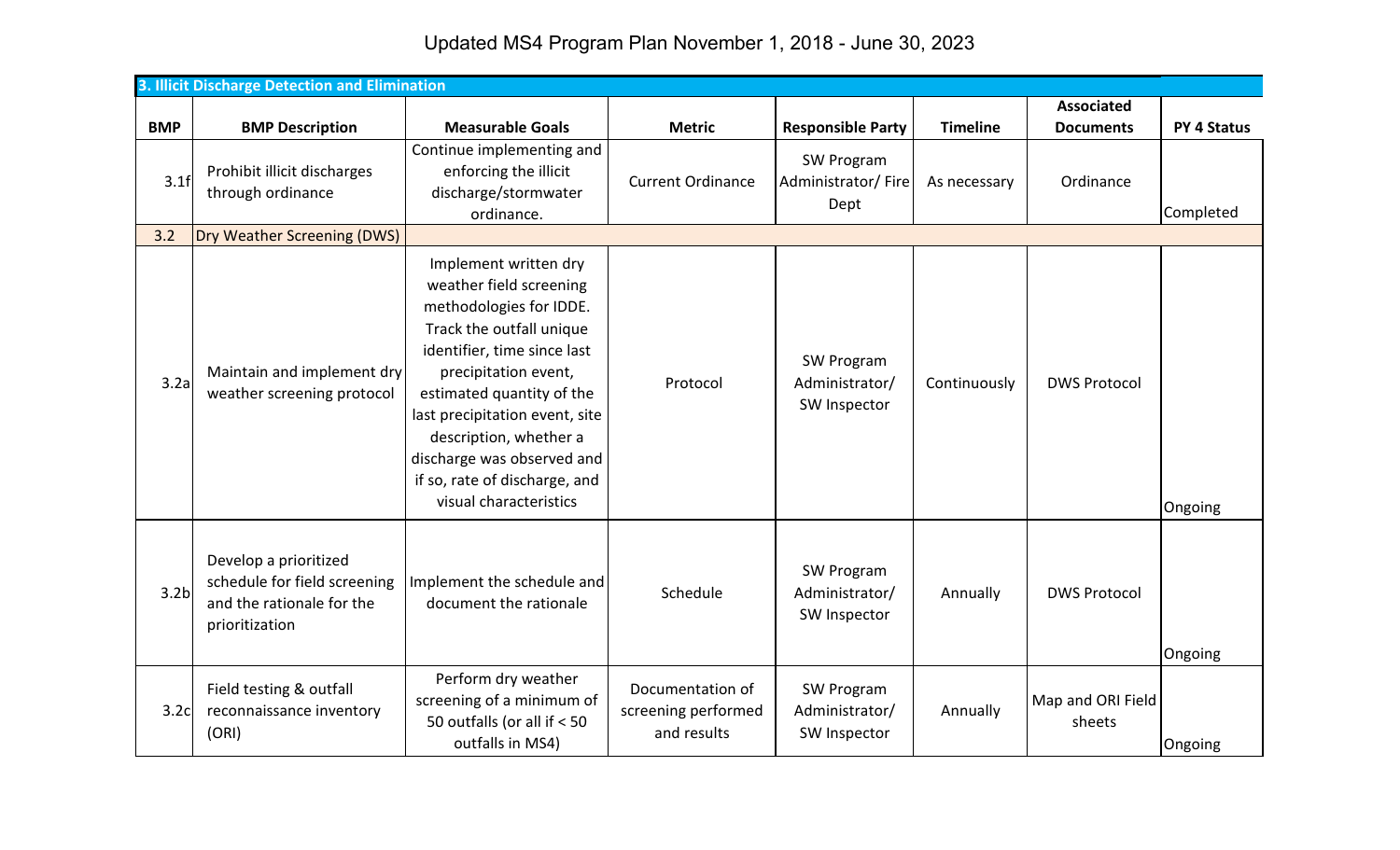Updated MS4 Program Plan November 1, 2018 - June 30, 2023

|                  | 3. Illicit Discharge Detection and Elimination                                                                   |                                                                                                               |                                                                      |                                                         |                 |                                   |                    |
|------------------|------------------------------------------------------------------------------------------------------------------|---------------------------------------------------------------------------------------------------------------|----------------------------------------------------------------------|---------------------------------------------------------|-----------------|-----------------------------------|--------------------|
|                  |                                                                                                                  |                                                                                                               |                                                                      |                                                         |                 | <b>Associated</b>                 |                    |
| <b>BMP</b>       | <b>BMP Description</b>                                                                                           | <b>Measurable Goals</b>                                                                                       | <b>Metric</b>                                                        | <b>Responsible Party</b>                                | <b>Timeline</b> | <b>Documents</b>                  | <b>PY 4 Status</b> |
| 3.3              | <b>IDDE</b> program<br>implementation                                                                            |                                                                                                               |                                                                      |                                                         |                 |                                   |                    |
| 3.3a             | Maintain and implement<br>written procedures for IDDE                                                            | Implement written IDDE<br>procedures                                                                          | Procedures                                                           | SW Program<br>Administrator                             | Continuously    | Procedures                        | Ongoing            |
| 3.3 <sub>b</sub> | <b>Public IDDE Reporting</b>                                                                                     | Promote & publicize<br><b>IDDE</b> reporting                                                                  | Presence of contact<br>information on website                        | SW Program<br>Administrator                             | Continuously    | Locality website                  | See Website        |
| 3.3c             | Prevent or minimize the<br>discharge of hazardous<br>substances and oil in the<br>MS4 stormwater discharge.      | Yard inspections;<br>Develop/enhance reporting<br>relationship with FD/Haz<br>Mat Team; targeted<br>education | Number of responses/<br>number of inspections                        | SW Program<br>Administrator/Fire<br>Dept                | Continuously    | Inspection forms                  | Ongoing            |
| 3.3 <sub>d</sub> | <b>IDDE activity tracking</b>                                                                                    | Track illicit discharge<br>detection and elimination<br>activities.                                           | Number of<br>investigations and<br>actions taken                     | SW Program<br>Administrator/Fire<br>Dept                | Ongoing         | List of Activities                | Ongoing            |
| 3.3e             | <b>Continue Sanitary Sewer</b><br>System improvements in<br>coordination with SSO<br>consent order               | Continue to diagnose and<br>correct deficiencies                                                              | Number of<br>improvements                                            | SW Program<br>Administrator/<br><b>Public Utilities</b> | Continuously    | List of<br>Improvements           | Ongoing            |
| 3.4              | <b>Spill reporting</b>                                                                                           |                                                                                                               |                                                                      |                                                         |                 |                                   |                    |
| 3.4a             | Report non sewer spills and<br>releases from small MS4<br>operated properties that<br>reach State waters to DEQ. | Report spills to the DEQ's<br><b>Pollution Response Program</b><br>(PREP), if applicable                      | Number of internal<br>reports. If applicable,<br>obtain PREP number. | SW Program<br>Administrator/Fire<br>Dept                | Continuously    | <b>Internal Summary</b><br>Report | Ongoing            |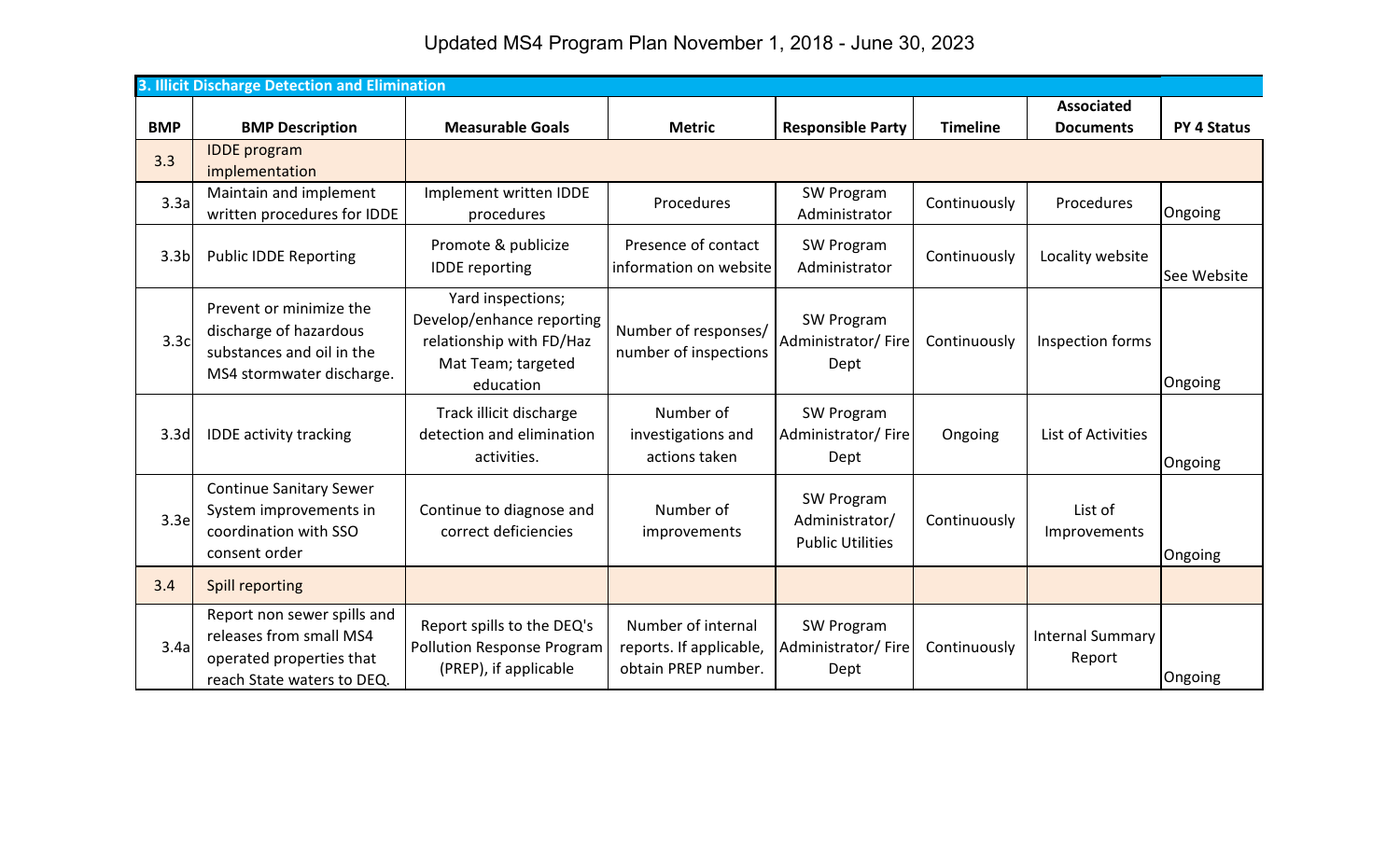Updated MS4 Program Plan November 1, 2018 - June 30, 2023

|                  | 3. Illicit Discharge Detection and Elimination                       |                                                                             |                     |                                                 |                 |                   |                    |  |  |  |
|------------------|----------------------------------------------------------------------|-----------------------------------------------------------------------------|---------------------|-------------------------------------------------|-----------------|-------------------|--------------------|--|--|--|
|                  |                                                                      |                                                                             |                     |                                                 |                 | <b>Associated</b> |                    |  |  |  |
| <b>BMP</b>       | <b>BMP Description</b>                                               | <b>Measurable Goals</b>                                                     | <b>Metric</b>       | <b>Responsible Party</b>                        | <b>Timeline</b> | <b>Documents</b>  | <b>PY 4 Status</b> |  |  |  |
| 3.4 <sub>b</sub> | <b>Report Sanitary Sewer</b><br>Overflows through SSORS<br>database. | Continue to utilize SSORS to<br>report Sanitary Sewer<br>Overflows          | Number of overflows | <b>Public Utilities</b><br>Superintendent.      | Continuously    | List from SSORS   | Ongoing            |  |  |  |
| 3.5              | <b>Evaluation and Assessment</b>                                     | <b>Evaluate and assess progress</b><br>towards meeting<br>measurable goals. |                     | <b>SW Program</b><br>Administrator/Fire<br>Dept | Annually        | Annual report     |                    |  |  |  |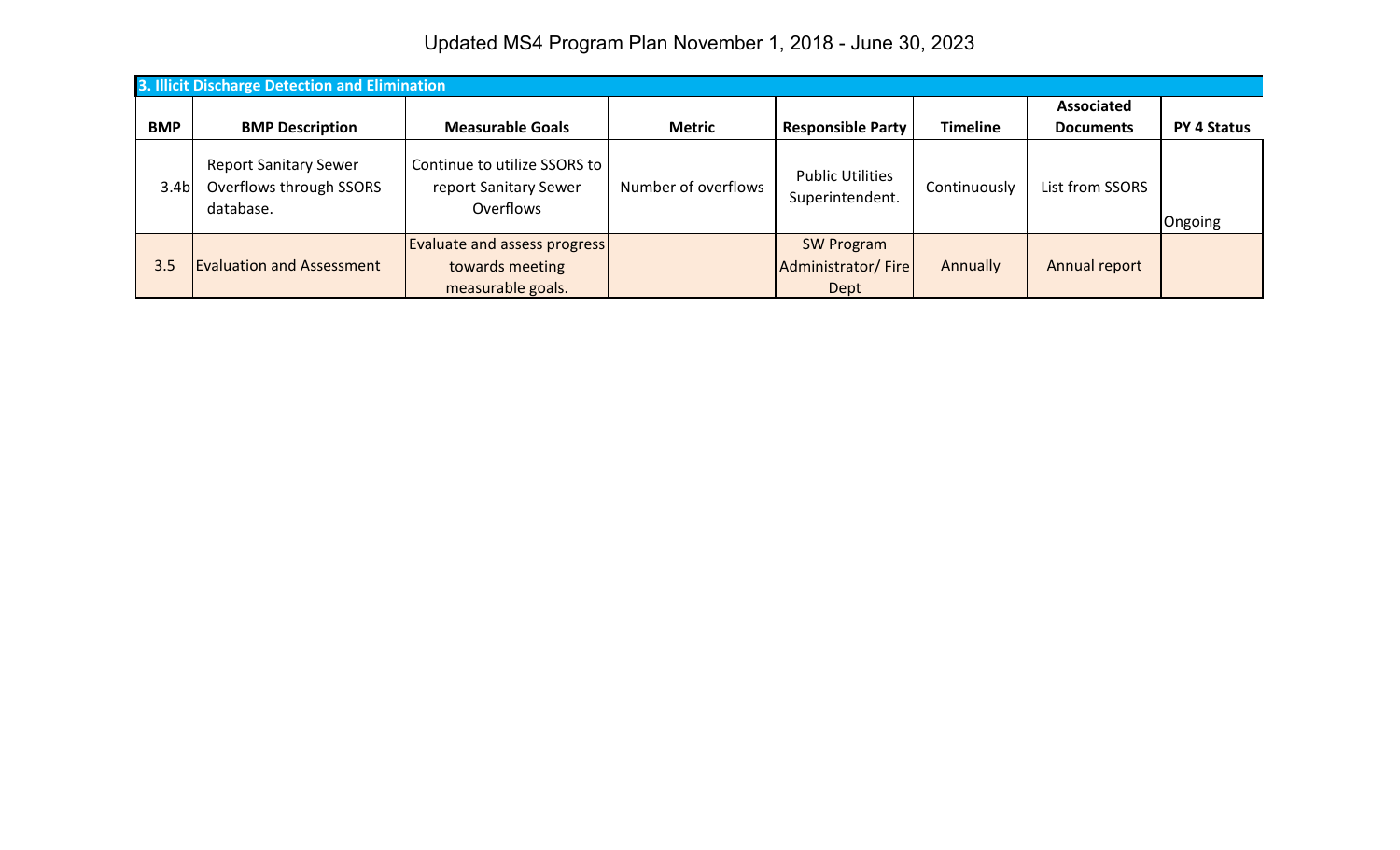Updated MS4 Program Plan November 1, 2018 - June 30, 2023

|                  | 4. Construction Site Storm Water Runoff Control                                                                                                     |                                                                                                                                         |                                          |                                               |                 |                                             |                    |
|------------------|-----------------------------------------------------------------------------------------------------------------------------------------------------|-----------------------------------------------------------------------------------------------------------------------------------------|------------------------------------------|-----------------------------------------------|-----------------|---------------------------------------------|--------------------|
|                  |                                                                                                                                                     |                                                                                                                                         |                                          |                                               |                 | <b>Associated</b>                           |                    |
| <b>BMP</b>       | <b>BMP Description</b>                                                                                                                              | <b>Measurable Goals</b>                                                                                                                 | <b>Metric</b>                            | <b>Responsible Party</b>                      | <b>Timeline</b> | <b>Documents</b>                            | <b>PY 4 Status</b> |
| 4.1              | Legal Authorities                                                                                                                                   |                                                                                                                                         |                                          |                                               |                 |                                             |                    |
| 4.1a             | Construction projects                                                                                                                               | Continue to implement the<br>SWM, E&SC, & CBPA<br>ordinances                                                                            | SWM, E&SC, & CBPA<br>Ordinance citations | SW, E&SC, & CBPA<br>Program<br>Administrators | Continuously    | Ordinances                                  | ongoing            |
| 4.2              | Compliance and Enforcement                                                                                                                          |                                                                                                                                         |                                          |                                               |                 |                                             |                    |
| 4.2a             | Written E&SC inspection<br>procedures                                                                                                               | Implement inspection<br>procedures                                                                                                      | Procedures                               | <b>E&amp;SC Program</b><br>Administrator      | Continuously    | Procedures                                  | ongoing            |
| 4.2 <sub>b</sub> | Written E&SC procedures for<br>requiring compliance through<br>corrective action or<br>enforcement action                                           | Implement corrective or<br>enforcement action<br>procedures                                                                             | Procedures                               | <b>E&amp;SC Program</b><br>Administrator      | Continuously    | Procedures                                  | ongoing            |
| 4.2c             | Roles and responsibilities of<br>each department, division, or<br>subdivision in implementing<br>the construction site SW runoff<br>control program | Documentation                                                                                                                           | Presence of documentation                | <b>E&amp;SC Program</b><br>Administrator      | Continuously    | <b>Annual Report</b>                        | ongoing            |
| 4.2 <sub>d</sub> | <b>E&amp;SC</b> inspections                                                                                                                         | Continue to implement<br>construction site BMP, and<br>inspection provisions of the<br>local Erosion and Sediment<br>Control Ordinance. | # of inspections                         | <b>E&amp;SC Program</b><br>Administrator      | Annually        | Summary from<br>Locality tracking<br>system | ongoing            |
| 4.2e             | <b>E&amp;SC</b> enforcement actions                                                                                                                 | Continue to implement<br>enforcement provisions per<br>local Erosion and Sediment<br><b>Control Ordinance</b>                           | # enforcement actions                    | <b>E&amp;SC Program</b><br>Administrator      | Annually        | Summary from<br>Locality tracking<br>system | ongoing            |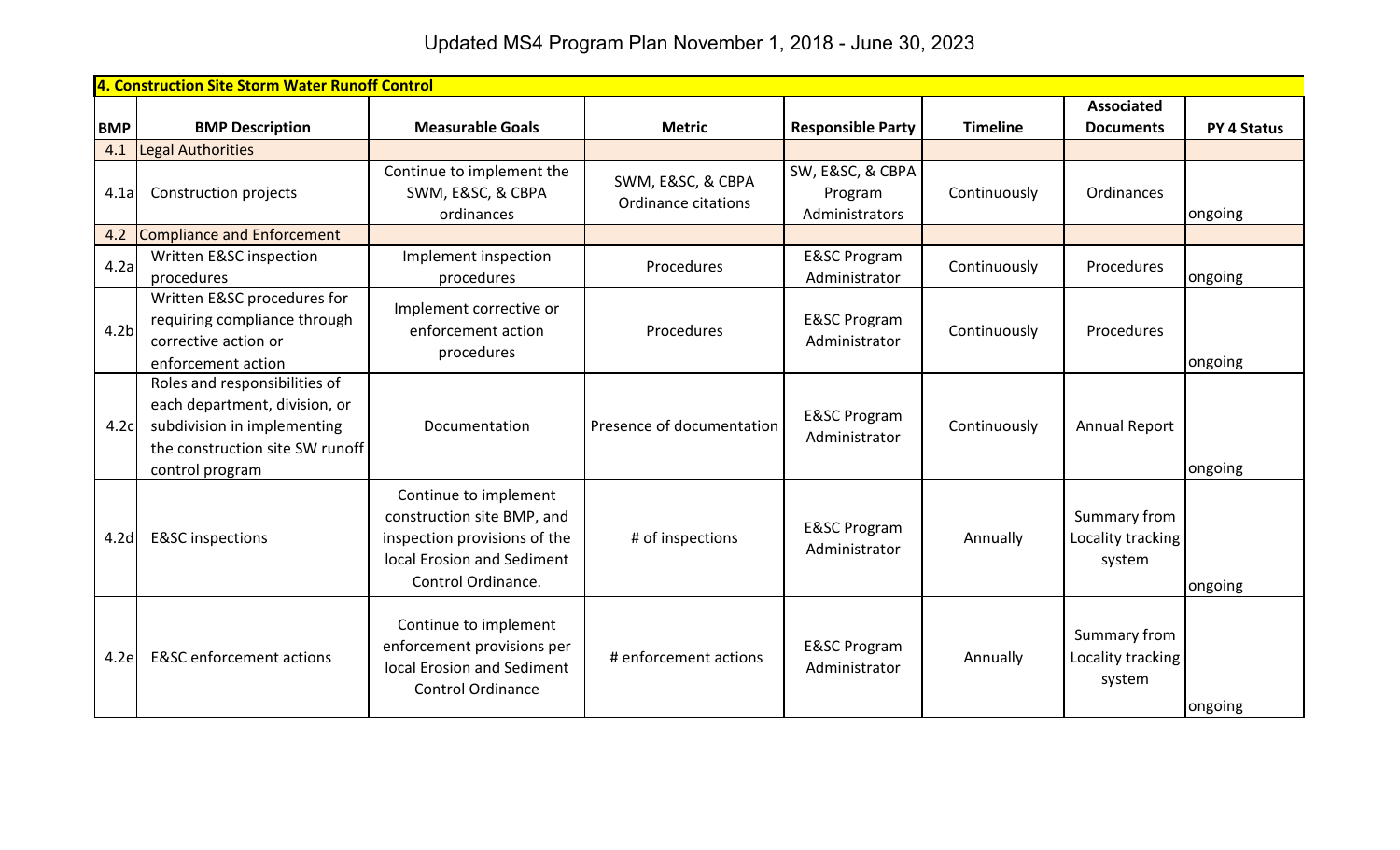| 4. Construction Site Storm Water Runoff Control |                                  |                              |               |                            |                 |                      |                    |
|-------------------------------------------------|----------------------------------|------------------------------|---------------|----------------------------|-----------------|----------------------|--------------------|
|                                                 |                                  |                              |               |                            |                 | <b>Associated</b>    |                    |
| <b>BMP</b>                                      | <b>BMP Description</b>           | <b>Measurable Goals</b>      | <b>Metric</b> | <b>Responsible Party</b>   | <b>Timeline</b> | <b>Documents</b>     | <b>PY 4 Status</b> |
|                                                 |                                  | Evaluate and assess progress |               | <b>SW Program/E&amp;SC</b> |                 |                      |                    |
| 4.7                                             | <b>Evaluation and Assessment</b> | towards meeting measurable   |               | Program                    | Annually        | <b>Annual Report</b> |                    |
|                                                 |                                  | goals.                       |               | Administrators             |                 |                      |                    |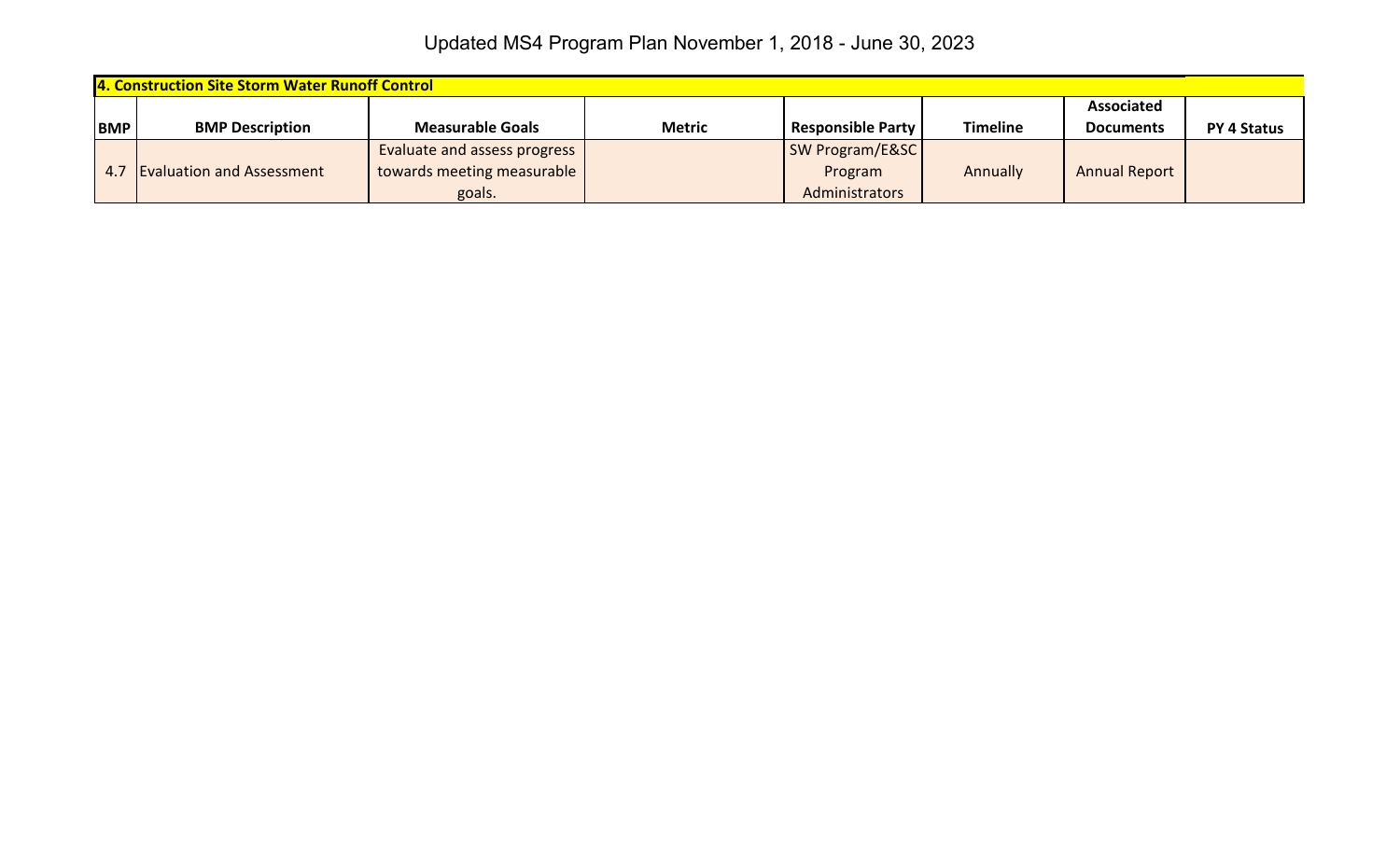| 5. Post Construction Storm Water Management in New Development and Redevelopment |                                                                                                   |                                                                                                                                                                 |                                                                           |                                        |                                             |                                                       |                    |  |  |
|----------------------------------------------------------------------------------|---------------------------------------------------------------------------------------------------|-----------------------------------------------------------------------------------------------------------------------------------------------------------------|---------------------------------------------------------------------------|----------------------------------------|---------------------------------------------|-------------------------------------------------------|--------------------|--|--|
|                                                                                  |                                                                                                   |                                                                                                                                                                 |                                                                           |                                        |                                             | <b>Associated</b>                                     |                    |  |  |
| <b>BMP</b>                                                                       | <b>BMP Description</b>                                                                            | <b>Measurable Goals</b>                                                                                                                                         | <b>Metric</b>                                                             | <b>Responsible Party</b>               | <b>Timeline</b>                             | <b>Documents</b>                                      | <b>PY 4 Status</b> |  |  |
| 5.1                                                                              | <b>Post Construction SW</b><br>Management Program                                                 |                                                                                                                                                                 |                                                                           |                                        |                                             |                                                       |                    |  |  |
| 5.1a                                                                             | <b>Local VSMP</b>                                                                                 | Implement the approved<br><b>VSMP</b>                                                                                                                           | Approved VSMP                                                             | <b>VSMP Authority</b><br>Administrator | Ongoing                                     | Approval letter<br>issued by DEQ                      |                    |  |  |
| 5.1 <sub>b</sub>                                                                 | <b>Stormwater Management</b><br>Ordinance                                                         | Implement the stormwater<br>criteria of the Stormwater<br>Management Ordinance for<br>new development and<br>redevelopment                                      | Stormwater<br>Management Ordinance                                        | SW Program<br>Administrator            | Ongoing                                     | <b>SWM Ordinance</b>                                  |                    |  |  |
| 5.2                                                                              | <b>Inspection &amp; Maintenance</b><br><b>Schedules for BMPs</b>                                  |                                                                                                                                                                 |                                                                           |                                        |                                             |                                                       |                    |  |  |
| 5.2a                                                                             | Written inspection and<br>maintenance procedures for<br>managing locally owned BMPs               | Implement procedures,<br>inspect locally owned BMPs<br>at least annually (or have an<br>approved alternative<br>schedule)                                       | # of inspections;<br>description of significant<br>maintenance activities | SW Program<br>Administrator            | Ongoing                                     | Procedures and<br><b>BMP Spreadsheet</b><br>/Database |                    |  |  |
| 5.2 <sub>b</sub>                                                                 | Inspection and enforcement<br>program for privately-owned<br><b>BMPs</b>                          | Implement program, inspect<br>privately owned BMPs at<br>least once every 5 years                                                                               | # of inspections; # of<br>enforcement activities                          | SW Program<br>Administrator            | Ongoing                                     | <b>BMP Spreadsheet</b><br>/Database                   |                    |  |  |
| 5.2.c                                                                            | <b>BMP Maintenance Agreements</b>                                                                 | Require BMP maintenance<br>agreements as directed by<br>the Stormwater<br>Management Ordinance.                                                                 | # of Agreements &<br><b>Inspection Schedules</b>                          | SW Program<br>Administrator            | Ongoing                                     | List of<br>Maintenance<br>Agreements                  |                    |  |  |
| 5.2d                                                                             | <b>Optional</b> - Develop and<br>implement a progessive<br>compliance and enforcement<br>strategy | Develop and implement<br>strategy                                                                                                                               | Strategy                                                                  | SW Program<br>Administrator            | Ongoing                                     | <b>Written Strategy</b>                               |                    |  |  |
| 5.3                                                                              | <b>Tracking and Reporting</b>                                                                     |                                                                                                                                                                 |                                                                           |                                        |                                             |                                                       |                    |  |  |
| 5.3a                                                                             | <b>BMP Tracking</b>                                                                               | Track all known permanent<br>stormwater management<br>facilities that discharge to the<br>regulated small MS4 and<br>submit the information listed<br>in permit | Data as required by<br>Permit<br>(print & spreadsheet/<br>database)       | SW Program<br>Administrator            | Annually                                    | <b>BMP Spreadsheet</b><br>/Database                   |                    |  |  |
| 5.3 <sub>b</sub>                                                                 | Update database or spreadsheet<br>with new BMPs                                                   | Track new permanent<br>stormwater management<br>facilities                                                                                                      | Database or spreadsheet<br>with new BMP<br>information                    | SW Program<br>Administrator            | Within 30 days<br>of date<br>brought online | <b>BMP Spreadsheet</b><br>/Database                   |                    |  |  |
| 5.3c                                                                             | <b>Report Construction BMPs</b>                                                                   | Report BMPs installed to<br>control post-construction<br>runoff through the DEQ<br><b>Construction SW database</b>                                              | Confirmation statement                                                    | SW Program<br>Administrator            | Ongoing                                     | Confirmation<br>statement                             |                    |  |  |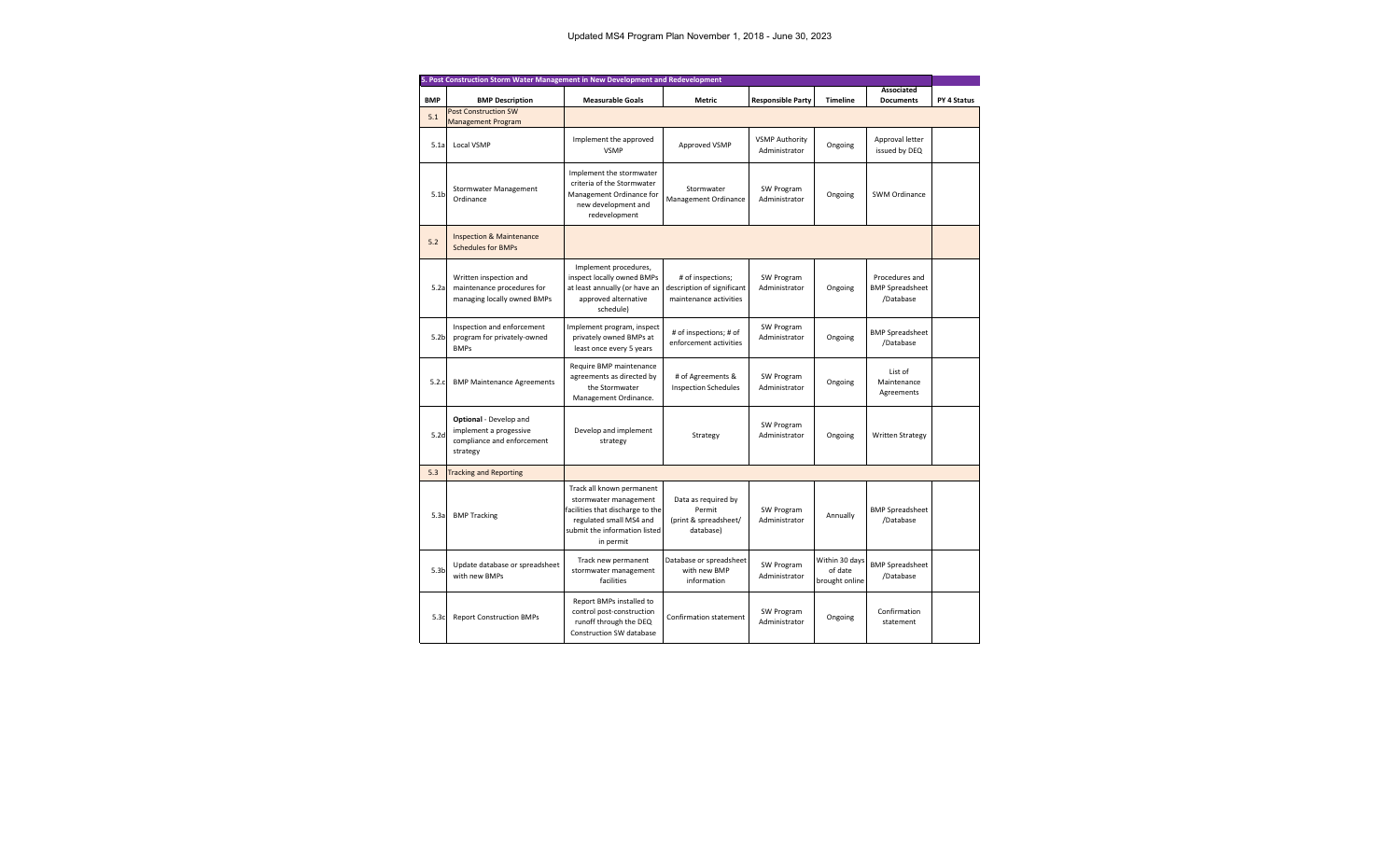## Updated MS4 Program Plan Novmeber 1, 2018 - June 30, 2023

|                  | 6. Pollution Prevention/Good Housekeeping for Facilities Owned or Operated by the Permittee |                                                                                                                                                                                                      |                  |                                                                      |                 |                             |                    |  |  |  |
|------------------|---------------------------------------------------------------------------------------------|------------------------------------------------------------------------------------------------------------------------------------------------------------------------------------------------------|------------------|----------------------------------------------------------------------|-----------------|-----------------------------|--------------------|--|--|--|
|                  |                                                                                             |                                                                                                                                                                                                      |                  |                                                                      |                 | <b>Associated</b>           |                    |  |  |  |
| <b>BMP</b>       | <b>BMP Description</b>                                                                      | <b>Measurable Goals</b>                                                                                                                                                                              | <b>Metric</b>    | <b>Responsible Party</b>                                             | <b>Timeline</b> | <b>Documents</b>            | <b>PY 4 Status</b> |  |  |  |
| 6.1              | Operations and<br><b>Maintenance Activities</b>                                             |                                                                                                                                                                                                      |                  |                                                                      |                 |                             |                    |  |  |  |
| 6.1a             | Pollution prevention<br>procedures at permittee-<br>owned facilities                        | Continue to implement and update<br>plans describing spill prevention<br>and control and pollution<br>prevention procedures for<br>municipal facilities specifically to<br>prevent illict discharges | SOP(s)/O&M Plan  | SW Program<br>Administrator/EMS<br>Team                              |                 | Continuously SOPs/ O&M Plan | ongoing            |  |  |  |
| 6.1 <sub>b</sub> | <b>Waste Disposal</b>                                                                       | Continue to implement and update<br>procedures for proper waste<br>disposal, including yard waste                                                                                                    | SOP(s)/O&M Plan  | SW Program<br>Administrator/EMS<br>Team                              |                 | Continuously SOPs/ O&M Plan | ongoing            |  |  |  |
| 6.1c             | Manage Municpal Vehicle<br>Wash Water and<br>Wastewater                                     | Develop and implement procedures<br>to prevent the discharge of<br>municipal vehicle wash water into<br>the MS4 without a separate VPDES<br>permit                                                   | Procedures       | <b>Operations Personnel</b><br>and Department of<br><b>Utilities</b> |                 | Continuously SOPs/ O&M Plan | ongoing            |  |  |  |
| 6.1e             | <b>Stormwater System</b><br><b>Maintenance BMPs</b>                                         | Require BMPs when discharging<br>water pumped from utility<br>construction and maintenance<br>activities                                                                                             | <b>BMPs Used</b> | Operations Personnel                                                 |                 | Continuously SOPs/ O&M Plan | ongoing            |  |  |  |
| 6.1f             | <b>Bulk Storage BMPs</b>                                                                    | Require BMPs for bulk storage<br>areas (salt storage, top soil<br>stockpiles)                                                                                                                        | <b>BMPs Used</b> | Operations Personnel   Continuously   SOPs/ O&M Plan                 |                 |                             | ongoing            |  |  |  |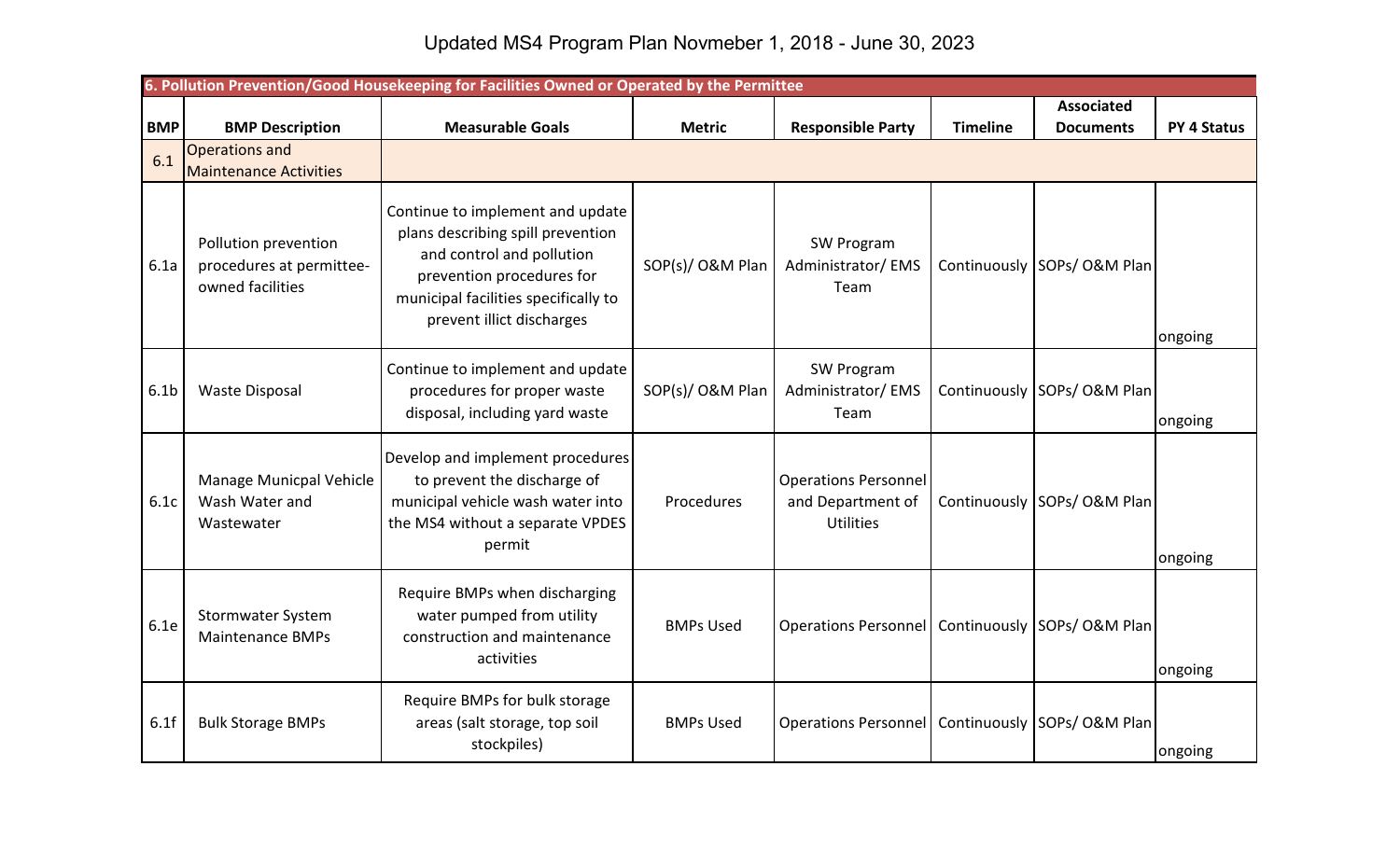|                  | 6. Pollution Prevention/Good Housekeeping for Facilities Owned or Operated by the Permittee |                                                                                                                                         |                                          |                                                      |                     |                                      |                                                       |  |  |
|------------------|---------------------------------------------------------------------------------------------|-----------------------------------------------------------------------------------------------------------------------------------------|------------------------------------------|------------------------------------------------------|---------------------|--------------------------------------|-------------------------------------------------------|--|--|
|                  |                                                                                             |                                                                                                                                         |                                          |                                                      |                     | <b>Associated</b>                    |                                                       |  |  |
| <b>BMP</b>       | <b>BMP Description</b>                                                                      | <b>Measurable Goals</b>                                                                                                                 | <b>Metric</b>                            | <b>Responsible Party</b>                             | <b>Timeline</b>     | <b>Documents</b>                     | <b>PY 4 Status</b>                                    |  |  |
| 6.1g             | Manage Leaking<br>Municipally-owned<br>Leaking Vehicles                                     | Prevent the discharge of pollutants<br>to the MS4                                                                                       | <b>BMPs Used</b>                         | Operations Personnel   Continuously   SOPs/ O&M Plan |                     |                                      | ongoing                                               |  |  |
| 6.1h             | Manage Fertilizers and<br>Pesticides                                                        | Implement procedures to ensure<br>materials are are applied in<br>accordance with manufacturer's<br>recommendations                     | Procedures                               | Operations Personnel   Continuously   SOPs/ O&M Plan |                     |                                      | Approved<br><b>DCR Nutrient</b><br>Management<br>Plan |  |  |
| 6.2              | <b>Storm Water Pollution</b><br><b>Prevention Plans (SWPPP)</b>                             |                                                                                                                                         |                                          |                                                      |                     |                                      |                                                       |  |  |
| 6.2a             | High-priority facilities                                                                    | Identify municipal high-priority<br>facilities that have a high potential<br>to discharge storwmater pollutants                         | # & type of high-<br>priority facilities | SW Program<br>Administrator                          | Within 12<br>months | List of high-<br>priority facilities | ongoing                                               |  |  |
| 6.2 <sub>b</sub> | <b>SWPPP Implementation</b>                                                                 | Maintain and implement SWPPPs<br>for identified high-priority facilities                                                                | <b>SWPPP</b>                             | SW Program<br>Administrator                          | Continuously        | <b>SWPPP</b>                         | ongoing                                               |  |  |
| 6.3              | <b>Nutrient Management</b><br>Plans (NMPs)                                                  |                                                                                                                                         |                                          |                                                      |                     |                                      |                                                       |  |  |
| 6.3a             | <b>NMP Implementation</b>                                                                   | Maintain and implement NMPs on<br>permittee-owned lands where<br>nutrients are applied to a<br>contiguous area greater than one<br>acre | <b>NMP</b>                               | SW Program<br>Administrator &<br>Landscape Division  | Continuously        | List of NMP<br><b>Covered Sites</b>  | Approved<br><b>DCR Nutrient</b><br>Management<br>Plan |  |  |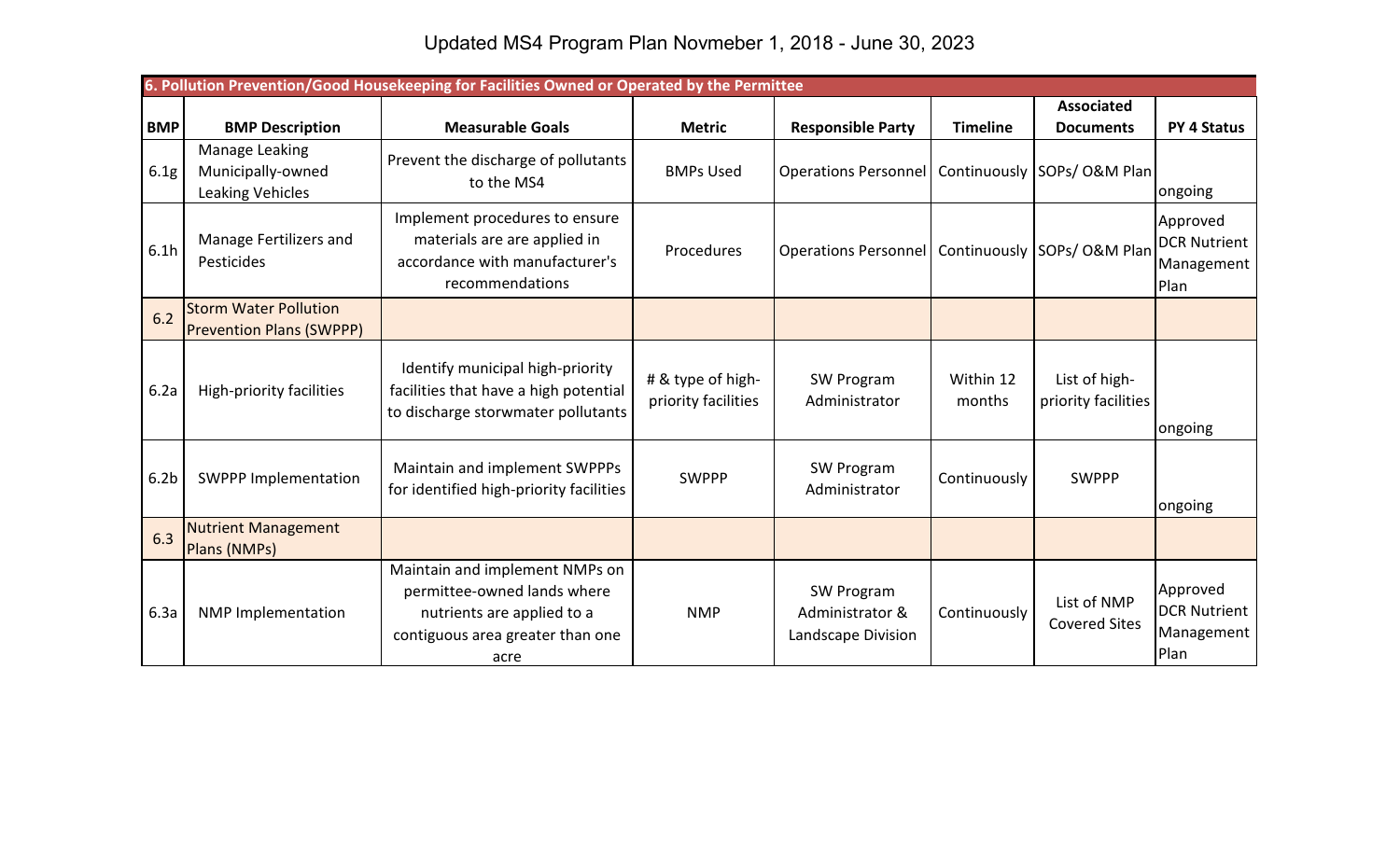|                  | 6. Pollution Prevention/Good Housekeeping for Facilities Owned or Operated by the Permittee |                                                                                                                                                                                |                                                                      |                             |                                         |                                                                   |                                                                         |  |  |
|------------------|---------------------------------------------------------------------------------------------|--------------------------------------------------------------------------------------------------------------------------------------------------------------------------------|----------------------------------------------------------------------|-----------------------------|-----------------------------------------|-------------------------------------------------------------------|-------------------------------------------------------------------------|--|--|
|                  |                                                                                             |                                                                                                                                                                                |                                                                      |                             |                                         | <b>Associated</b>                                                 |                                                                         |  |  |
| <b>BMP</b>       | <b>BMP Description</b>                                                                      | <b>Measurable Goals</b>                                                                                                                                                        | <b>Metric</b>                                                        | <b>Responsible Party</b>    | <b>Timeline</b>                         | <b>Documents</b>                                                  | <b>PY 4 Status</b>                                                      |  |  |
| 6.3 <sub>b</sub> | Avoid deicing agents                                                                        | Operator shall not apply deicing<br>agents containing urea or other<br>forms of nitrogen or phosphorus to<br>parking lots, roadways, and<br>sidewalks, or other paved surfaces | Statement of non-<br>use of nutrient<br>containing deicing<br>agents | SW Program<br>Administrator | Annually                                | Statement                                                         | <b>Urea Deicing</b><br>not used                                         |  |  |
| 6.4              | Contractors                                                                                 |                                                                                                                                                                                |                                                                      |                             |                                         |                                                                   |                                                                         |  |  |
|                  | Contractors minimize the<br>discharge of pollutants                                         | Provide contract language, training,<br>SOPs, etc. to contractors to use<br>appropriate control measures to<br>minimize the discharge of<br>pollutants to the MS4              | Contract language,<br>SOPs, etc.                                     | SW Program<br>Administrator | Continuously                            | Contract<br>language, SOPs,<br>etc.                               | ongoing                                                                 |  |  |
| 6.5              | <b>Employee Education &amp;</b><br><b>Training</b>                                          |                                                                                                                                                                                |                                                                      |                             |                                         |                                                                   |                                                                         |  |  |
| 6.5a             | Written training plan                                                                       | Maintain and implement a training<br>plan for applicable staff                                                                                                                 | <b>Training Plan</b>                                                 | SW Program<br>Administrator | PY1                                     | <b>Training Plan</b>                                              | Completed<br>PY1                                                        |  |  |
| 6.5 <sub>b</sub> | <b>IDDE Training for field</b><br>personnel                                                 | Provide training to field personnel<br>in the recognition and reporting of<br>illicit discharges                                                                               | # of training<br>sessions /<br># employees<br>trained                | SW Program<br>Administrator | No less than<br>once every 24<br>months | Date,<br>Attendance list,<br>Summary of<br>training<br>objectives | <b>Training held</b><br>2020, next<br>training<br>scheduled for<br>2022 |  |  |
| 6.5c             | Streets & parking lot<br>maintenance staff training                                         | Provide training to Streets &<br>Landscape Divisions for road, street<br>& parking lot maintenance                                                                             | # of training<br>sessions /<br># employees<br>trained                | SW Program<br>Administrator | No less than<br>once every 24<br>months | Date,<br>Attendance list,<br>Summary of<br>training<br>objectives | Training held<br>2020, next<br>training<br>scheduled for<br>2022        |  |  |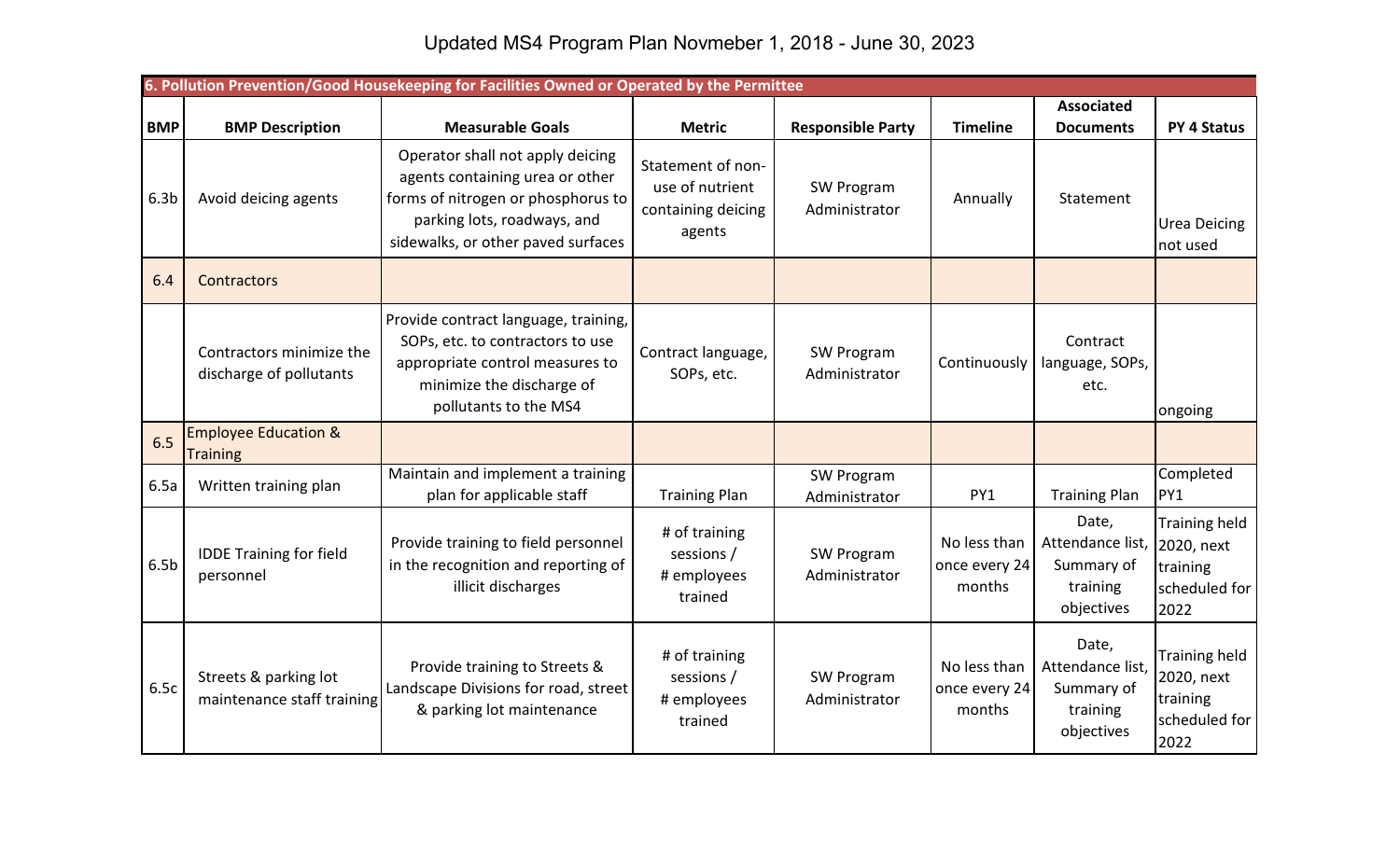|            | 6. Pollution Prevention/Good Housekeeping for Facilities Owned or Operated by the Permittee |                                                                                                                                                                                                                                                                     |                                                       |                                                             |                                         |                                                                  |                                                                         |  |  |
|------------|---------------------------------------------------------------------------------------------|---------------------------------------------------------------------------------------------------------------------------------------------------------------------------------------------------------------------------------------------------------------------|-------------------------------------------------------|-------------------------------------------------------------|-----------------------------------------|------------------------------------------------------------------|-------------------------------------------------------------------------|--|--|
|            |                                                                                             |                                                                                                                                                                                                                                                                     |                                                       |                                                             |                                         | <b>Associated</b>                                                |                                                                         |  |  |
| <b>BMP</b> | <b>BMP Description</b>                                                                      | <b>Measurable Goals</b>                                                                                                                                                                                                                                             | <b>Metric</b>                                         | <b>Responsible Party</b>                                    | <b>Timeline</b>                         | <b>Documents</b>                                                 | <b>PY 4 Status</b>                                                      |  |  |
| 6.5d       | Good housekeeping at<br>municipal yards                                                     | Provide training on good<br>housekeeping and pollution<br>prevention practices to employees<br>working in and around<br>maintenance, public works, or rec<br>facilities                                                                                             | # of training<br>sessions /<br># employees<br>trained | SW Program<br>Administrator                                 | No less than<br>once every 24<br>months | Date,<br>Attendance list<br>Summary of<br>training<br>objectives | <b>Training held</b><br>2020, next<br>training<br>scheduled for<br>2022 |  |  |
| 6.5e       | Pesticides & herbicide<br>certifications                                                    | Maintain certifications and training<br>for pesticide and herbicide<br>applicators in accordance with<br>Virginia Pesticide Control Act and<br>verify contractors have obtained                                                                                     | Certifications<br>obtained                            | SW Program<br>Administrator                                 | Continuously                            | Certifications                                                   | Certifications<br>kept current.                                         |  |  |
| 6.5f       | <b>E&amp;SC &amp; SWM Training</b>                                                          | Ensure that plan reviewers,<br>inspectors, and program<br>administrators obtain the<br>appropriate certifications as<br>required under the Erosion and<br>Sediment Control Law and the<br>Stormwater Management Act and<br>verify that contractors have<br>obtained | Certifications<br>obtained                            | <b>E&amp;SC Program and</b><br>SW Program<br>Administrators | Continuously                            | Certifications                                                   | ongoing                                                                 |  |  |
| 6.5g       | <b>Emergency Response</b><br>employee training                                              | Document spill management<br>training for emergency responders                                                                                                                                                                                                      | Certifications<br>obtained                            | Haz-Mat officer                                             | Annually                                | Certifications                                                   | Fire and Life<br>Safety<br>undergo<br>required<br>training.             |  |  |
| 6.6        | <b>Evaluation and Assessment</b>                                                            | Evaluate and assess progress<br>towards meeting measurable goals.                                                                                                                                                                                                   |                                                       | <b>SW Program</b><br>Administrator                          | Annually                                | Annual report                                                    |                                                                         |  |  |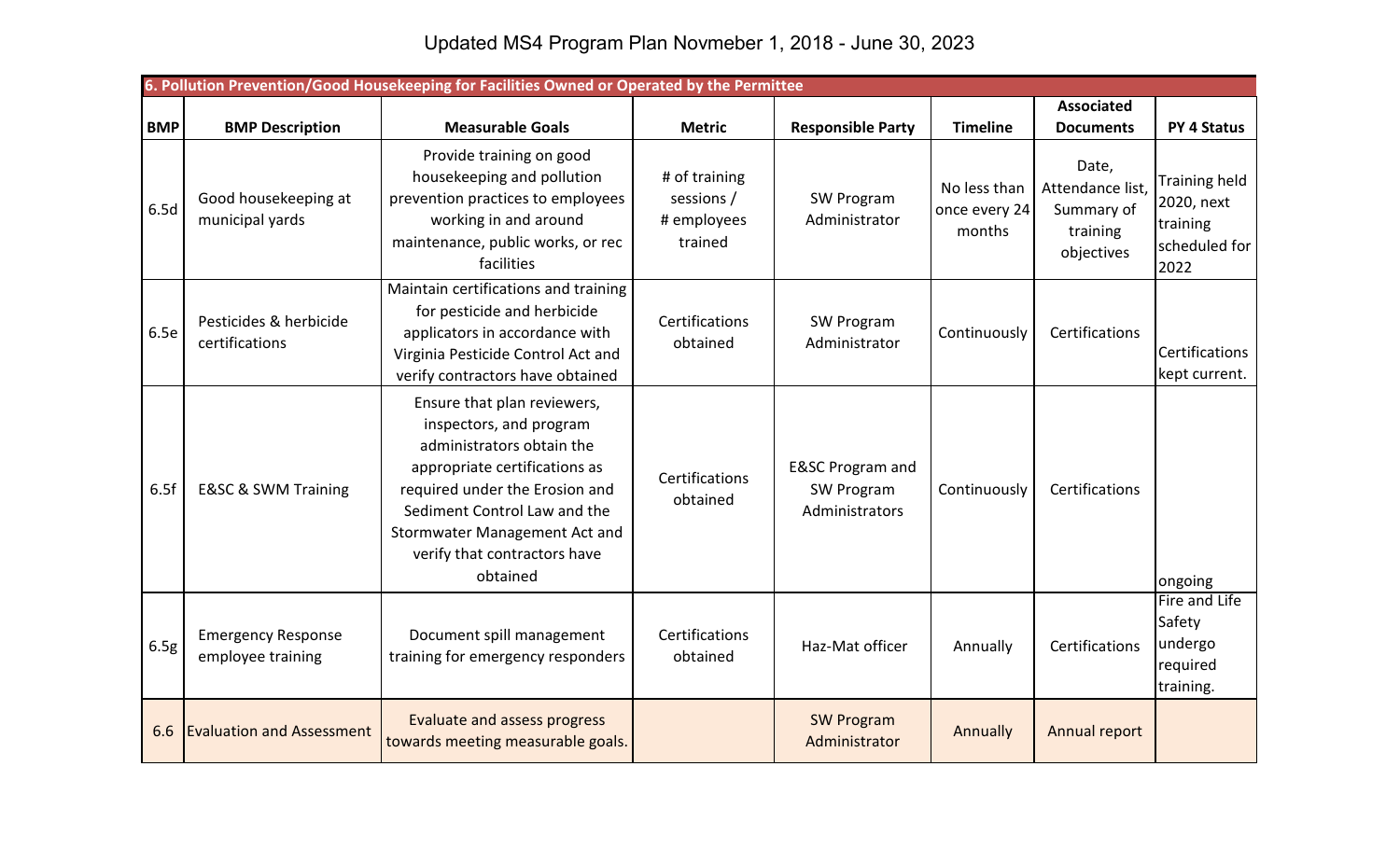Updated MS4 Program Plan November 1, 2018 - June 30, 2023

| <b>TMDL Special Conditions</b> |                                                                                                               |                                                                                                                                                      |                                                      |                             |                                                                                   |                                                  |                                  |
|--------------------------------|---------------------------------------------------------------------------------------------------------------|------------------------------------------------------------------------------------------------------------------------------------------------------|------------------------------------------------------|-----------------------------|-----------------------------------------------------------------------------------|--------------------------------------------------|----------------------------------|
|                                |                                                                                                               |                                                                                                                                                      |                                                      | Responsible                 |                                                                                   | <b>Associated</b>                                |                                  |
| <b>BMP</b>                     | <b>BMP Description</b>                                                                                        | <b>Measurable Goals</b>                                                                                                                              | <b>Metric</b>                                        | Party                       | <b>Timeline</b>                                                                   | <b>Documents</b>                                 | <b>PY 4 Status</b>               |
| $SC-1$                         | <b>Chesapeake Bay TMDL</b>                                                                                    |                                                                                                                                                      |                                                      |                             |                                                                                   |                                                  |                                  |
| $SC-1a$                        | Update the Chesapeake Bay<br><b>TMDL Action Plan</b>                                                          | Update the Bay TMDL Action Plan to<br>meet 40% reduction of pollutants of<br>concern (POC)                                                           | <b>Updated Bay TMDL</b><br><b>Action Plan</b>        | SW Program<br>Administrator | 12 months after<br>permit effective<br>date                                       | <b>Updated Bay</b><br><b>TMDL Action</b><br>Plan | <b>Updated Plan</b><br>Approved. |
| $SC-1b$                        | Provide opportunity for public<br>comment on the updated Bay<br><b>TDML Action Plan</b>                       | Opportunity provided for public<br>comment                                                                                                           | Public comment<br>period for no less<br>than 15 days | SW Program<br>Administrator | Prior to submittal of<br>updated Bay TMDL<br><b>Action Plan</b>                   | Record of<br>Comments                            | No comments<br>received.         |
| $SC-1c$                        | <b>Implement Bay TMDL Action</b><br>Plan                                                                      | Implement the Bay TMDL Action Plan to<br>meet 40% of the Level 2 (L2) reductions<br>of pollutants of concern (POC) by the end<br>of the permit cycle | <b>BMPs implemented</b>                              | SW Program<br>Administrator | End of PY5                                                                        | <b>Bay TMDL Action</b><br>Plan                   | Ongoing                          |
| $SC-2$                         | <b>Local TMDL</b>                                                                                             |                                                                                                                                                      |                                                      |                             |                                                                                   |                                                  |                                  |
| $SC-2a$                        | Local TMDL Action Plan for<br>TMDLs approved by EPA prior<br>to July 1, 2013                                  | Develop a local TMDL Action Plan                                                                                                                     | <b>Local TMDL Action</b><br>Plan                     | SW Program<br>Administrator | No later than 18<br>months after permit<br>effective date                         | Local TMDL<br><b>Action Plan</b>                 | <b>NA</b>                        |
| $SC-2b$                        | Local TMDL Action Plan for<br>TMDLs approved by EPA on or<br>after July 1, 2013 and prior to<br>June 30, 2018 | Develop a local TMDL Action Plan                                                                                                                     | <b>Local TMDL Action</b><br>Plan                     | SW Program<br>Administrator | No later than 30<br>months after the<br>permit effective<br>date                  | <b>Local TMDL</b><br><b>Action Plan</b>          | <b>NA</b>                        |
| $SC-2c$                        | Identify the significant<br>sources of the POC                                                                | Identify the significant sources                                                                                                                     | Sources identified                                   | SW Program<br>Administrator | No later than 18 or<br>30 months after<br>permit effective<br>date, as applicable | <b>Local TMDL</b><br><b>Action Plan</b>          | <b>NA</b>                        |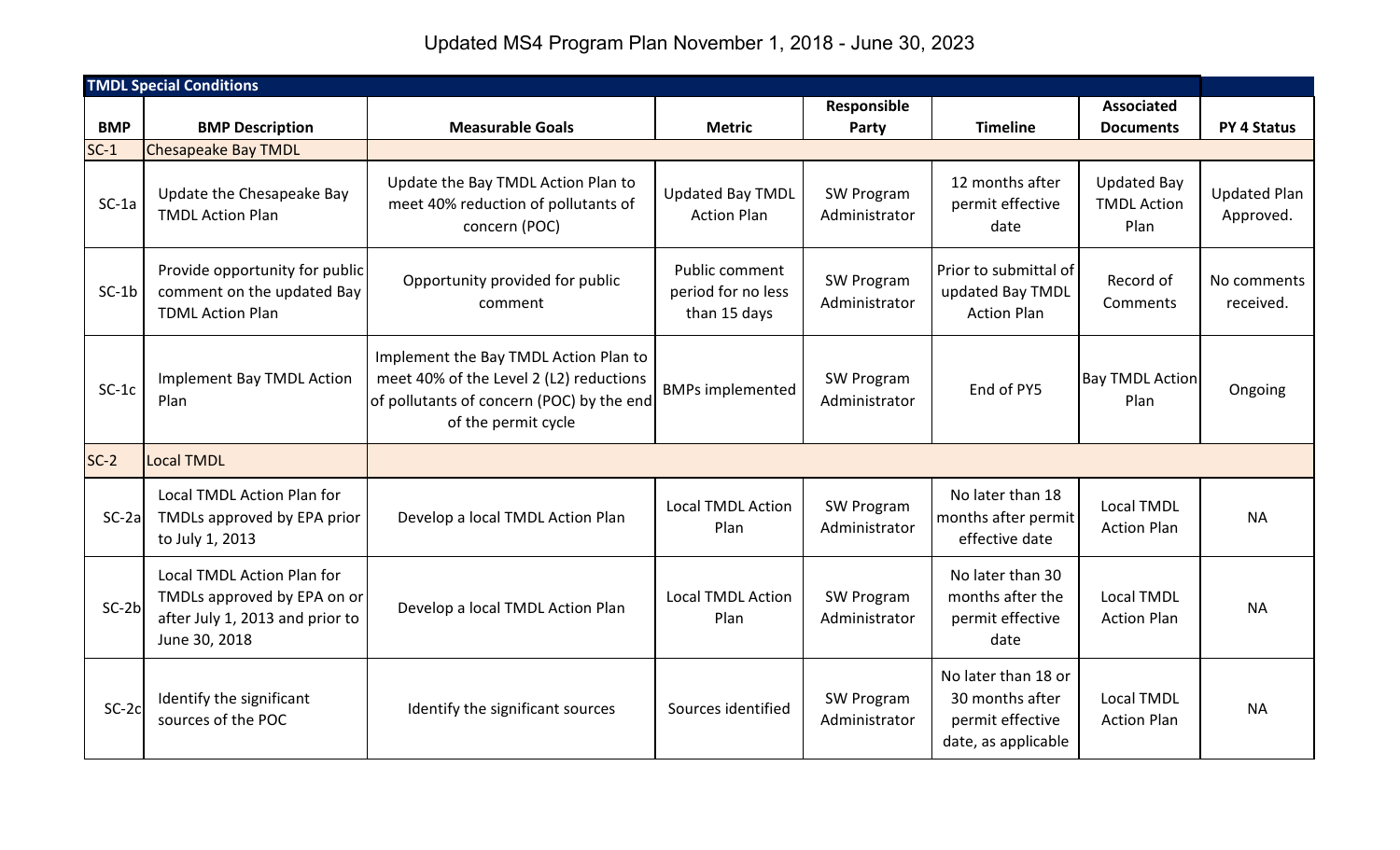Updated MS4 Program Plan November 1, 2018 - June 30, 2023

| $SC-2d$ | Outreach strategy to enhance<br>public (including staff)<br>education on reducing<br>bacteria discharges | Develop and implement an outreach<br>strategy                                                                                        | <b>Outreach Strategy</b>                             | askHRgreen and<br>SW Program<br>Administrator | No later than 18 or<br>30 months after<br>permit effective<br>date, as applicable | <b>Local TMDL</b><br><b>Action Plan</b>    | <b>NA</b>            |
|---------|----------------------------------------------------------------------------------------------------------|--------------------------------------------------------------------------------------------------------------------------------------|------------------------------------------------------|-----------------------------------------------|-----------------------------------------------------------------------------------|--------------------------------------------|----------------------|
| SC-2e   | Schedule of anticipated<br>actions for this permit term                                                  | Schedule of anticipated actions provided                                                                                             | Schedule of actions                                  | SW Program<br>Administrator                   | No later than 18 or<br>30 months after<br>permit effective<br>date, as applicable | <b>Local TMDL</b><br><b>Action Plan</b>    | <b>NA</b>            |
| $SC-2f$ | Public comment period for<br>the updated Local TDML<br><b>Action Plan</b>                                | Opportunity provided for public<br>comment                                                                                           | Public comment<br>period for no less<br>than 15 days | SW Program<br>Administrator                   | Prior to submittal of<br>updated Local TMDL<br><b>Action Plan</b>                 | Record of<br>Comments                      | <b>NA</b>            |
| $SC-3$  | <b>Bacteria TMDL</b>                                                                                     |                                                                                                                                      |                                                      |                                               |                                                                                   |                                            |                      |
| $SC-3a$ | Implement at least 3<br>strategies from Table 5                                                          | Identify strategies                                                                                                                  | At least 3 strategies<br>implemented                 | SW Program<br>Administrator                   | As listed in schedule<br>of anticipated<br>actions                                | <b>Bacteria TMDL</b><br><b>Action Plan</b> | Plan updated<br>2020 |
| $SC-4$  | Sediment, Phosphorous, and<br>Nitrogen TMDLs                                                             |                                                                                                                                      |                                                      |                                               |                                                                                   |                                            |                      |
| $SC-4a$ | Implement BMPs to reduce<br>pollutant loads                                                              | BMPs listed in the VA BMP<br>Clearinghouse, BMPs approved by the<br>CBP, or using land disturbance thresholds<br>lower than required | <b>BMPs installed</b>                                | SW Program<br>Administrator                   | As listed in schedule<br>of anticipated<br>actions                                | Sediment, P, or<br>N TMDL Action<br>Plan   | <b>NA</b>            |
| $SC-4b$ | Submit anticipated end date                                                                              | Identify anticipated end date                                                                                                        | Submit anticipated                                   | SW Program                                    | 36 months after<br>effective date of                                              | Annual report                              | <b>NA</b>            |